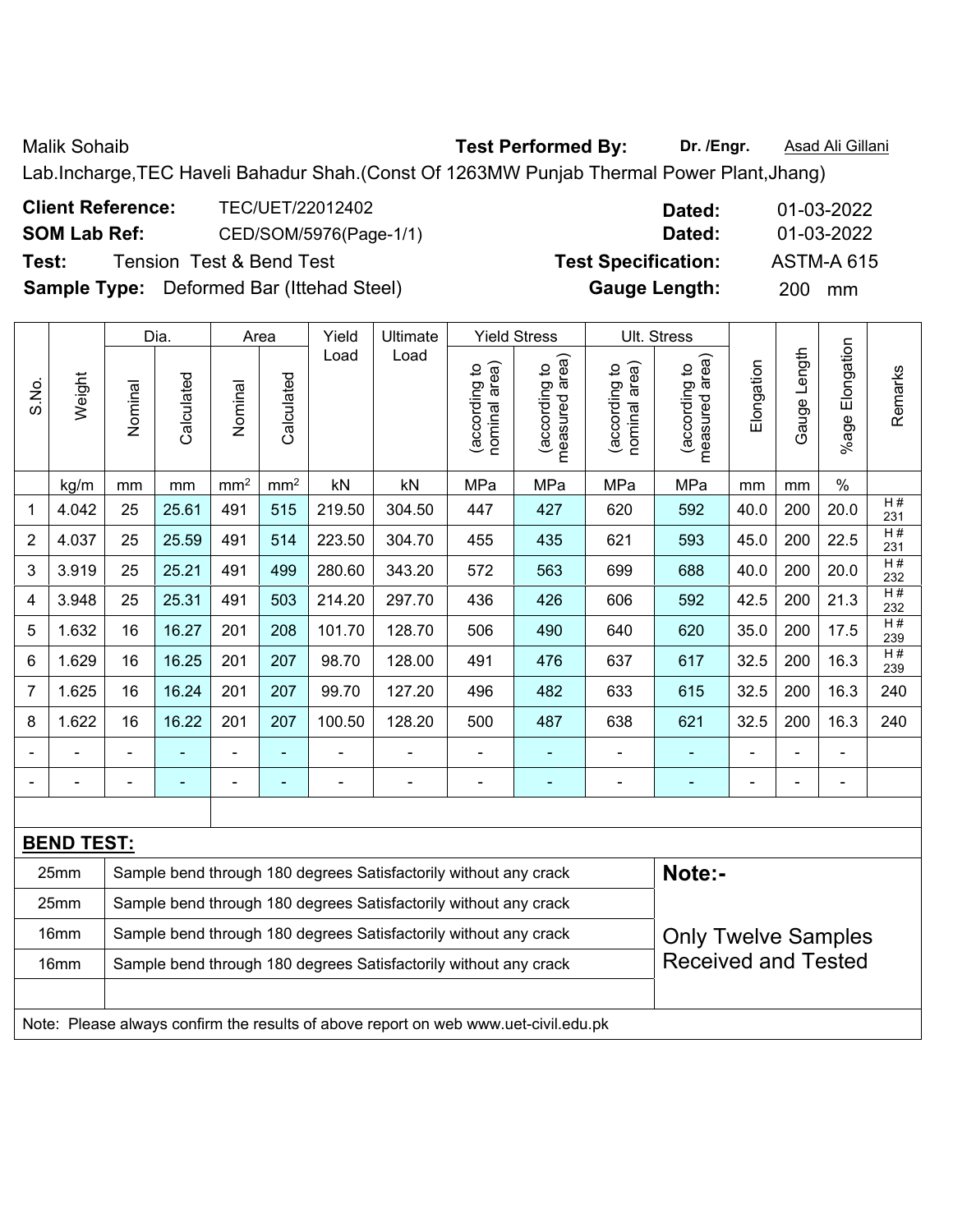Malik Sohaib **Test Performed By: Dr. /Engr.** Asad Ali Gillani

Lab-Incharge,TEC Haveli Bahadur Shah.(Const Of 1263MW Punjab Thermal Power Plant,Jhang)

| <b>Client Reference:</b> | TEC/UET/22012301                             | Dated:                     | 01-03-2022        |
|--------------------------|----------------------------------------------|----------------------------|-------------------|
| <b>SOM Lab Ref:</b>      | CED/SOM/5977(Page-1/1)                       | Dated:                     | 01-03-2022        |
| Test:                    | <b>Tension Test &amp; Bend Test</b>          | <b>Test Specification:</b> | <b>ASTM-A 615</b> |
|                          | <b>Sample Type:</b> Deformed Bar (F.F Steel) | <b>Gauge Length:</b>       | <b>200</b><br>mm  |

|                |                   |                | Dia.       | Area            |                          | Yield                    | Ultimate                                                         |                                | <b>Yield Stress</b>             |                                | Ult. Stress                        |            |                |                          |           |
|----------------|-------------------|----------------|------------|-----------------|--------------------------|--------------------------|------------------------------------------------------------------|--------------------------------|---------------------------------|--------------------------------|------------------------------------|------------|----------------|--------------------------|-----------|
| S.No.          | Weight            | Nominal        | Calculated | Nominal         | Calculated               | Load                     | Load                                                             | nominal area)<br>(according to | measured area)<br>(according to | (according to<br>nominal area) | area)<br>(according to<br>measured | Elongation | Gauge Length   | %age Elongation          | Remarks   |
|                | kg/m              | mm             | mm         | mm <sup>2</sup> | mm <sup>2</sup>          | kN                       | kN                                                               | MPa                            | MPa                             | MPa                            | MPa                                | mm         | mm             | $\%$                     |           |
| 1              | 1.558             | 16             | 15.88      | 201             | 198                      | 92.20                    | 126.70                                                           | 459                            | 466                             | 630                            | 640                                | 32.5       | 200            | 16.3                     | H # 90    |
| $\overline{2}$ | 1.548             | 16             | 15.85      | 201             | 197                      | 93.00                    | 125.70                                                           | 463                            | 472                             | 625                            | 638                                | 35.0       | 200            | 17.5                     | H#90      |
| 3              | 0.854             | 12             | 11.77      | 113             | 109                      | 56.70                    | 78.00                                                            | 501                            | 522                             | 690                            | 717                                | 27.5       | 200            | 13.8                     | H#<br>650 |
| 4              | 0.862             | 12             | 11.83      | 113             | 110                      | 59.70                    | 82.70                                                            | 528                            | 544                             | 731                            | 753                                | 27.5       | 200            | 13.8                     | H#<br>650 |
| 5              | 0.925             | 12             | 12.25      | 113             | 118                      | 61.00                    | 84.70                                                            | 539                            | 518                             | 749                            | 719                                | 30.0       | 200            | 15.0                     | H#<br>651 |
| 6              | 0.925             | 12             | 12.25      | 113             | 118                      | 61.20                    | 85.20                                                            | 541                            | 520                             | 753                            | 724                                | 37.5       | 200            | 18.8                     | H#<br>651 |
|                |                   |                |            | ÷,              | ٠                        |                          |                                                                  |                                |                                 |                                | $\blacksquare$                     |            |                | ä,                       |           |
|                |                   | $\blacksquare$ |            | ۰               | $\overline{\phantom{0}}$ | $\overline{\phantom{0}}$ | $\overline{a}$                                                   |                                | $\overline{\phantom{0}}$        | $\blacksquare$                 | $\blacksquare$                     |            | -              | $\blacksquare$           |           |
|                | -                 |                | Ē.         | ۰               | ٠                        | $\blacksquare$           | $\overline{a}$                                                   |                                | ۰                               | $\blacksquare$                 | $\blacksquare$                     | ÷          | $\blacksquare$ | $\blacksquare$           |           |
|                |                   |                |            | -               | ۰                        | -                        |                                                                  |                                |                                 |                                |                                    |            |                | $\overline{\phantom{0}}$ |           |
|                |                   |                |            |                 |                          |                          |                                                                  |                                |                                 |                                |                                    |            |                |                          |           |
|                | <b>BEND TEST:</b> |                |            |                 |                          |                          |                                                                  |                                |                                 |                                |                                    |            |                |                          |           |
|                | 16mm              |                |            |                 |                          |                          | Sample bend through 180 degrees Satisfactorily without any crack |                                |                                 |                                | Note:-                             |            |                |                          |           |
|                | 12mm              |                |            |                 |                          |                          | Sample bend through 180 degrees Satisfactorily without any crack |                                |                                 |                                |                                    |            |                |                          |           |
|                | 12mm              |                |            |                 |                          |                          | Sample bend through 180 degrees Satisfactorily without any crack |                                |                                 |                                | <b>Only Nine Samples</b>           |            |                |                          |           |
|                |                   |                |            |                 |                          |                          |                                                                  |                                |                                 |                                | <b>Received and Tested</b>         |            |                |                          |           |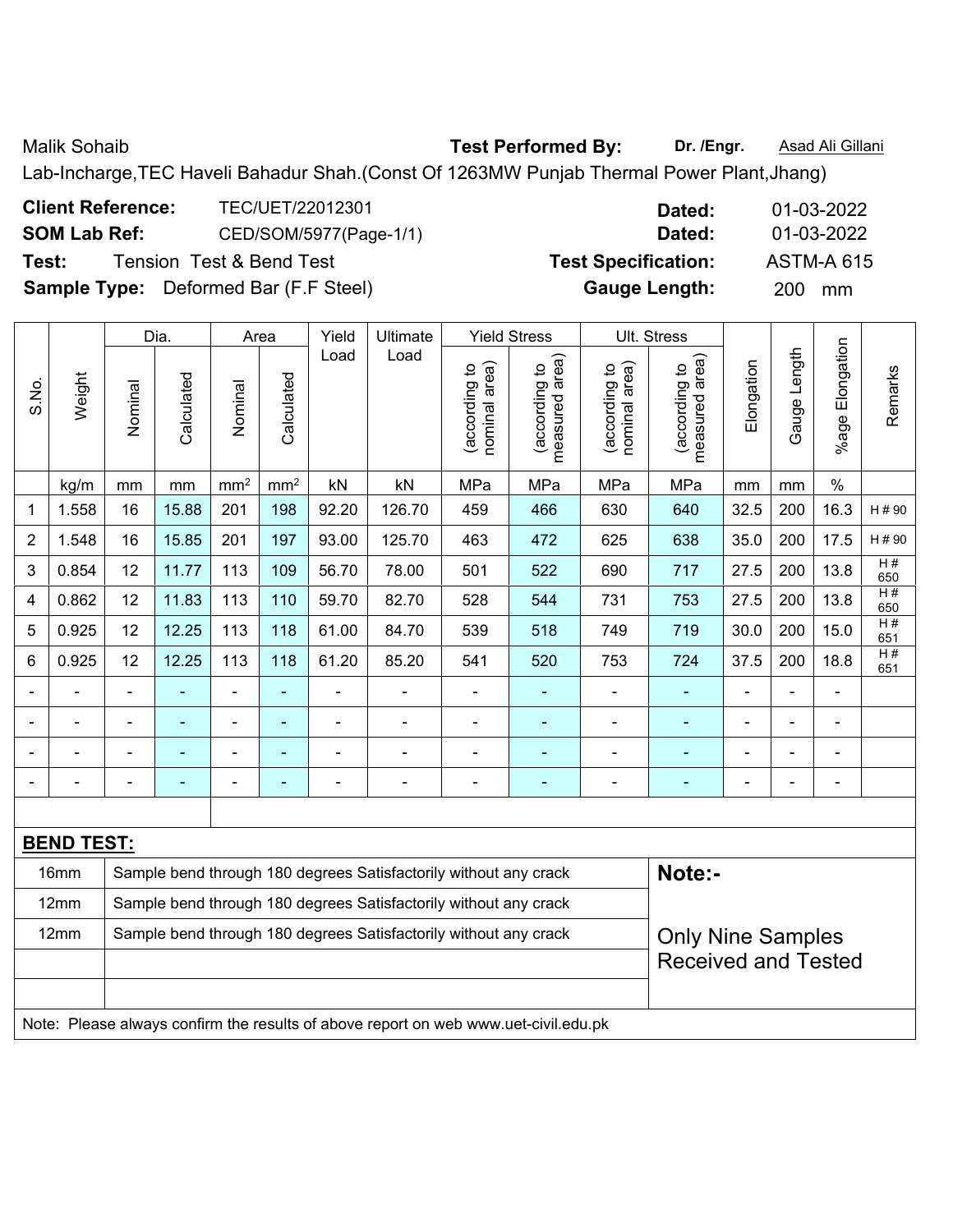Lahore.

## **Client Reference:** AHC/21/209/UET **Dated:** 01-03-2022 **SOM Lab Ref:** CED/SOM/5978(Page-1/1) **Dated:** 01-03-2022 **Test:** Tension Test & Bend Test **Test Specification:** ASTM-A 615 **Sample Type:** Deformed Bar **Gauge Length:** 200 mm

|              |                                                                                     | Dia.<br><b>Yield Stress</b><br>Ult. Stress<br>Area<br>Yield<br>Ultimate |                        |                |               |                          |                          |                                |                                    |                                |                                 |                          |                          |                          |         |
|--------------|-------------------------------------------------------------------------------------|-------------------------------------------------------------------------|------------------------|----------------|---------------|--------------------------|--------------------------|--------------------------------|------------------------------------|--------------------------------|---------------------------------|--------------------------|--------------------------|--------------------------|---------|
| S.No.        | Weight                                                                              | Nominal                                                                 | Calculated             | Nominal        | Calculated    | Load                     | Load                     | nominal area)<br>(according to | area)<br>(according to<br>measured | (according to<br>nominal area) | (according to<br>measured area) | Elongation               | Gauge Length             | %age Elongation          | Remarks |
|              | kg/m                                                                                | mm                                                                      | mm                     | $\text{mm}^2$  | $\text{mm}^2$ | kN                       | kN                       | MPa                            | MPa                                | MPa                            | MPa                             | mm                       | mm                       | $\%$                     |         |
| $\mathbf{1}$ | 4.054                                                                               | 25                                                                      | 25.63                  | 491            | 516           | 239.50                   | 361.50                   | 488                            | 465                                | 736                            | 701                             | 30.0                     | 200                      | 15.0                     |         |
|              |                                                                                     | ä,                                                                      |                        | $\blacksquare$ |               | ä,                       | $\blacksquare$           |                                | $\blacksquare$                     | $\blacksquare$                 | ä,                              | $\blacksquare$           | $\blacksquare$           | $\blacksquare$           |         |
|              |                                                                                     | $\blacksquare$                                                          | ÷,                     | $\blacksquare$ | ۰             | ä,                       | ÷,                       | $\blacksquare$                 | $\blacksquare$                     | $\blacksquare$                 | ÷                               | $\overline{\phantom{a}}$ | $\blacksquare$           | $\overline{\phantom{a}}$ |         |
|              | ۰                                                                                   | $\blacksquare$                                                          | $\blacksquare$         | $\blacksquare$ | ٠             | ÷,                       | $\overline{\phantom{a}}$ | $\blacksquare$                 | $\blacksquare$                     | $\blacksquare$                 | $\blacksquare$                  | $\overline{\phantom{a}}$ | $\blacksquare$           | $\blacksquare$           |         |
|              | $\blacksquare$                                                                      | ä,                                                                      | $\blacksquare$         | $\blacksquare$ | ۰             | $\overline{\phantom{a}}$ | ÷,                       | $\blacksquare$                 | $\blacksquare$                     | ÷,                             | ä,                              | $\blacksquare$           | $\blacksquare$           | $\blacksquare$           |         |
|              |                                                                                     |                                                                         | ä,                     | ÷              | ۰             | ä,                       | $\blacksquare$           | L,                             | $\blacksquare$                     | $\blacksquare$                 | ä,                              | $\blacksquare$           | $\blacksquare$           | $\blacksquare$           |         |
|              |                                                                                     |                                                                         |                        |                | ÷             |                          | $\blacksquare$           |                                |                                    | $\blacksquare$                 | $\blacksquare$                  | $\blacksquare$           | $\blacksquare$           |                          |         |
|              |                                                                                     |                                                                         | $\blacksquare$         | $\overline{a}$ |               | $\blacksquare$           | $\blacksquare$           | $\blacksquare$                 | $\overline{\phantom{a}}$           | $\blacksquare$                 | $\blacksquare$                  | $\blacksquare$           | $\overline{\phantom{a}}$ | $\blacksquare$           |         |
|              | ÷                                                                                   | $\blacksquare$                                                          | ÷                      | $\blacksquare$ | ۰             | L                        | $\blacksquare$           | Ē,                             | $\blacksquare$                     | $\blacksquare$                 | $\blacksquare$                  | $\blacksquare$           | $\blacksquare$           | $\blacksquare$           |         |
|              |                                                                                     | $\blacksquare$                                                          | $\blacksquare$         | $\blacksquare$ | ۰             | ۰                        | $\blacksquare$           | $\blacksquare$                 | $\overline{\phantom{a}}$           | $\blacksquare$                 | ٠                               | $\blacksquare$           | $\frac{1}{2}$            | $\frac{1}{2}$            |         |
|              |                                                                                     |                                                                         |                        |                |               |                          |                          |                                |                                    |                                |                                 |                          |                          |                          |         |
|              | <b>BEND TEST:</b>                                                                   |                                                                         |                        |                |               |                          |                          |                                |                                    |                                |                                 |                          |                          |                          |         |
|              | --                                                                                  |                                                                         | No Bend test performed |                |               |                          |                          |                                |                                    |                                | Note:-                          |                          |                          |                          |         |
|              |                                                                                     |                                                                         |                        |                |               |                          |                          |                                |                                    |                                |                                 |                          |                          |                          |         |
|              |                                                                                     | <b>Only One Sample</b>                                                  |                        |                |               |                          |                          |                                |                                    |                                |                                 |                          |                          |                          |         |
|              |                                                                                     |                                                                         |                        |                |               |                          |                          |                                |                                    |                                | <b>Received and Tested</b>      |                          |                          |                          |         |
|              |                                                                                     |                                                                         |                        |                |               |                          |                          |                                |                                    |                                |                                 |                          |                          |                          |         |
|              | Note: Please always confirm the results of above report on web www.uet-civil.edu.pk |                                                                         |                        |                |               |                          |                          |                                |                                    |                                |                                 |                          |                          |                          |         |

| <b>VIIVIIIIVU PY.</b> | ----- |
|-----------------------|-------|
|                       |       |
|                       |       |
|                       |       |

A.H Construction **Test Performed By: Dr. /Engr.** Asad Ali Gillani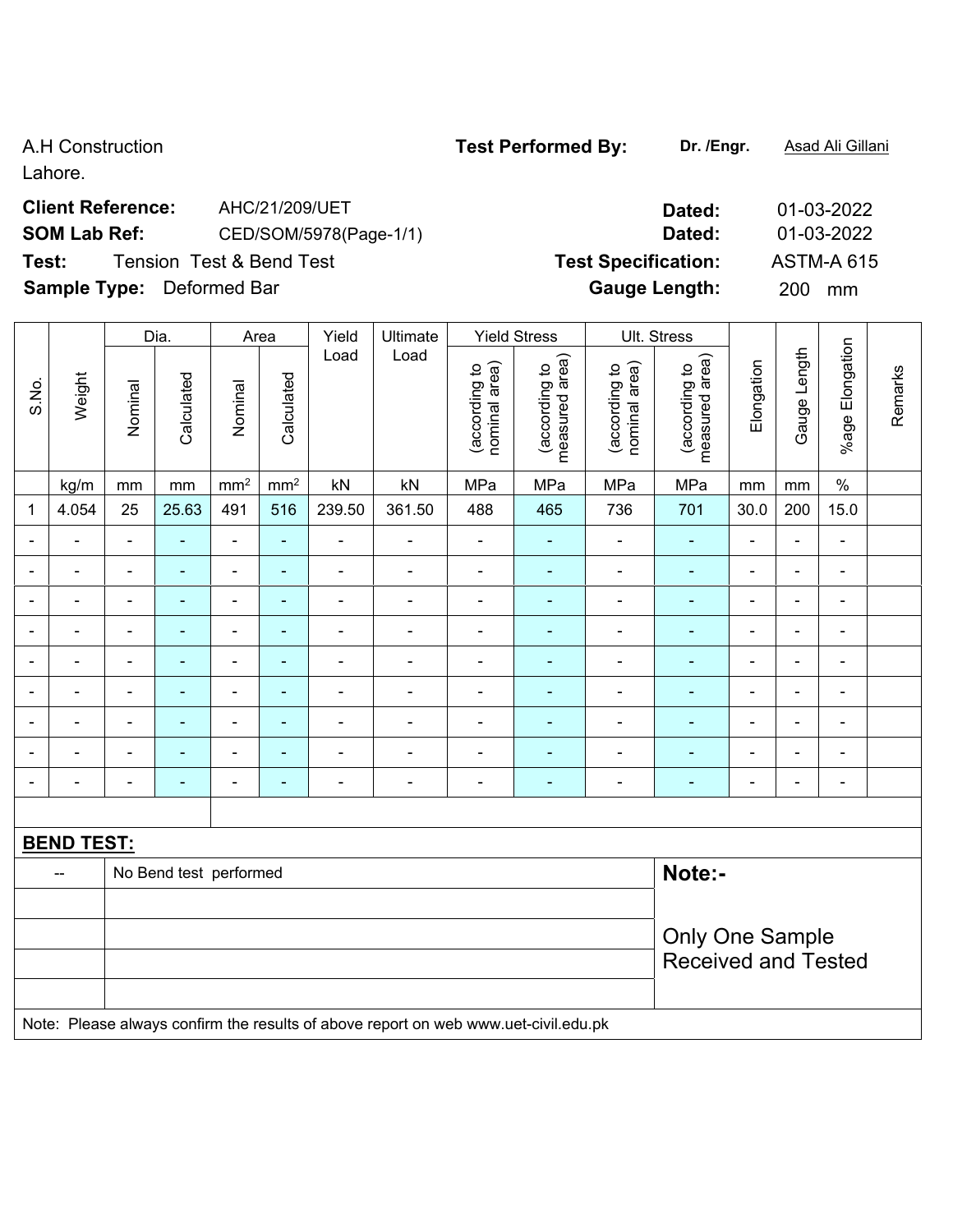Metroplan **Metroplan Test Performed By:** Dr. /Engr. **Asad Ali Gillani** 

**SOM Lab** 

RE Metroplan-Asian Jv,Layyah(Establishment Of 200 Bedded Mother & Child Hospital(MCH),Layyah)

**Client Reference:** Metroplan-Asian Jv-MCH-Layyah-RE-009 **Dated:** 18-02-2022 **Dated:** 01-03-2022

**Ref:**  1b/1)

5966 (Page-

**Test:** Tension Test & Bend Test **Test Specification:** ASTM-A-615 **Gauge Length:** 8 inch **Sample Type:** Deformed Bar (AF Steel)

|                |                   |                | Dia.           |                 | Area            | Yield          | Ultimate                                                                            |                                | <b>Yield Stress</b>             |                                | Ult. Stress                     |                |                |                    |         |
|----------------|-------------------|----------------|----------------|-----------------|-----------------|----------------|-------------------------------------------------------------------------------------|--------------------------------|---------------------------------|--------------------------------|---------------------------------|----------------|----------------|--------------------|---------|
| S.No.          | Weight            | Nominal        | Calculated     | Nominal         | Calculated      | Load           | Load                                                                                | nominal area)<br>(according to | (according to<br>measured area) | (according to<br>nominal area) | (according to<br>measured area) | Elongation     | Gauge Length   | Elongation<br>%age | Remarks |
|                | Ib/ft             | $\#$           | in             | in <sup>2</sup> | in <sup>2</sup> | Tons           | Tons                                                                                | psi                            | psi                             | psi                            | psi                             | in             | in             | $\%$               |         |
| 1              | 0.659             | 4              | 0.497          | 0.20            | 0.194           | 6.42           | 8.56                                                                                | 70820                          | 73010                           | 94420                          | 97340                           | 1.00           | 8.0            | 12.5               |         |
| $\overline{2}$ | 0.656             | 4              | 0.496          | 0.20            | 0.193           | 6.88           | 9.04                                                                                | 75880                          | 78630                           | 99710                          | 103320                          | 0.90           | 8.0            | 11.3               |         |
| 3              | 0.660             | 4              | 0.497          | 0.20            | 0.194           | 6.63           | 9.02                                                                                | 73070                          | 75330                           | 99480                          | 102560                          | 1.00           | 8.0            | 12.5               |         |
|                |                   |                | $\blacksquare$ | ÷               | ä,              | $\blacksquare$ | ÷                                                                                   | $\blacksquare$                 |                                 |                                |                                 | ÷              | ÷,             | $\blacksquare$     |         |
| ٠              |                   | L,             | $\blacksquare$ | $\blacksquare$  | ä,              | $\blacksquare$ | $\overline{\phantom{0}}$                                                            | $\blacksquare$                 |                                 | $\blacksquare$                 | ä,                              | $\blacksquare$ | ä,             | $\blacksquare$     |         |
|                |                   | $\blacksquare$ | $\blacksquare$ | $\blacksquare$  | $\blacksquare$  | $\blacksquare$ | $\overline{\phantom{0}}$                                                            | $\blacksquare$                 | $\blacksquare$                  | $\blacksquare$                 | $\blacksquare$                  | ÷,             | $\blacksquare$ | $\blacksquare$     |         |
|                | $\blacksquare$    | L,             | ä,             | $\blacksquare$  | ä,              | ä,             | Ē,                                                                                  | $\blacksquare$                 | ÷,                              | $\blacksquare$                 | ä,                              | $\blacksquare$ | ÷,             | $\blacksquare$     |         |
|                |                   |                | ۰              | $\blacksquare$  | ۰               |                |                                                                                     |                                |                                 |                                | Ē.                              | ÷              |                | $\blacksquare$     |         |
|                |                   |                |                |                 |                 |                |                                                                                     |                                |                                 |                                | ÷                               |                |                |                    |         |
|                |                   |                |                | -               | Ē.              |                |                                                                                     |                                |                                 |                                | Ē.                              | ۰              |                | $\blacksquare$     |         |
|                |                   |                |                |                 |                 |                |                                                                                     |                                |                                 |                                |                                 |                |                |                    |         |
|                | <b>BEND TEST:</b> |                |                |                 |                 |                |                                                                                     |                                |                                 |                                |                                 |                |                |                    |         |
|                | #4                |                |                |                 |                 |                | Sample bend through 180 degrees Satisfactorily without any crack                    |                                |                                 |                                | Note:-                          |                |                |                    |         |
|                |                   |                |                |                 |                 |                |                                                                                     |                                |                                 |                                |                                 |                |                |                    |         |
|                |                   |                |                |                 |                 |                |                                                                                     |                                |                                 |                                | <b>Only Four Samples</b>        |                |                |                    |         |
|                |                   |                |                |                 |                 |                |                                                                                     |                                |                                 |                                | <b>Received and Tested</b>      |                |                |                    |         |
|                |                   |                |                |                 |                 |                |                                                                                     |                                |                                 |                                |                                 |                |                |                    |         |
|                |                   |                |                |                 |                 |                | Note: Please always confirm the results of above report on web www.uet-civil.edu.pk |                                |                                 |                                |                                 |                |                |                    |         |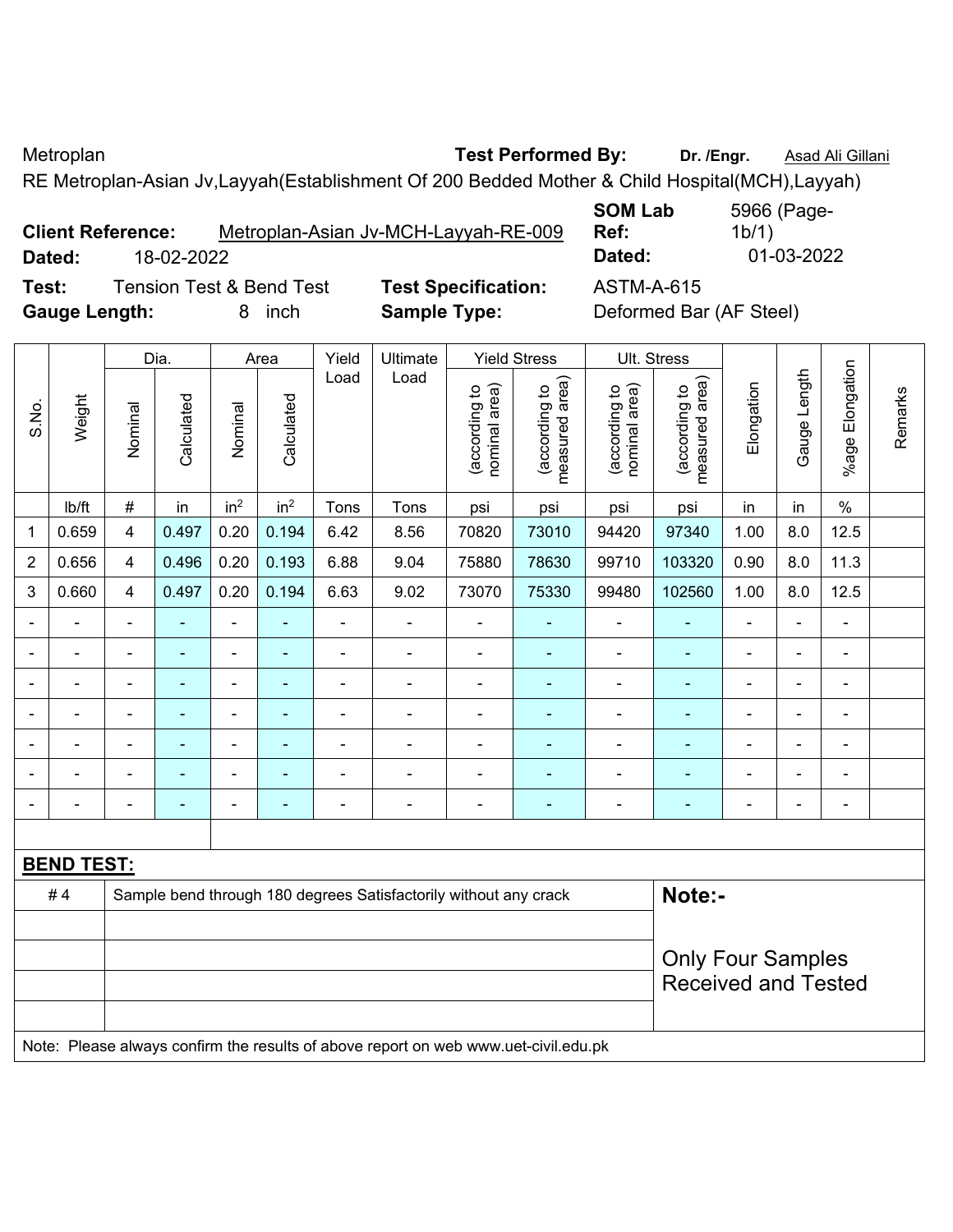Metroplan **Test Performed By: Dr. /Engr.** Asad Ali Gillani

**SOM Lab** 

5966 (Page-

RE Metroplan-Asian Jv,Layyah(Establishment Of 200 Bedded Mother & Child Hospital(MCH),Layyah)

| <b>Client Reference:</b> |            | Metroplan-Asian Jv-MCH-Layyah-RE-009 |
|--------------------------|------------|--------------------------------------|
| Dated:                   | 18-02-2022 |                                      |

**Ref:**  1a/1) **Dated:** 18-02-2022 **Dated:** 01-03-2022

**Test:** Tension Test & Bend Test **Test Specification:** ASTM-A-615 **Gauge Length:** 8 inch **Sample Type:** Deformed Bar (AF Steel)

|                |                   |         | Dia.       |                 | Area            | Yield | Ultimate                                                                            |                                | <b>Yield Stress</b>             |                                | Ult. Stress                                               |            |              |                       |         |
|----------------|-------------------|---------|------------|-----------------|-----------------|-------|-------------------------------------------------------------------------------------|--------------------------------|---------------------------------|--------------------------------|-----------------------------------------------------------|------------|--------------|-----------------------|---------|
| S.No.          | Weight            | Nominal | Calculated | Nominal         | Calculated      | Load  | Load                                                                                | nominal area)<br>(according to | (according to<br>measured area) | nominal area)<br>(according to | (according to<br>measured area)<br>measured               | Elongation | Gauge Length | Elongation<br>$%$ age | Remarks |
|                | lb/ft             | $\#$    | in         | in <sup>2</sup> | in <sup>2</sup> | Tons  | Tons                                                                                | psi                            | psi                             | psi                            | psi                                                       | in         | in           | $\%$                  |         |
| 1              | 2.729             | 8       | 1.011      | 0.79            | 0.802           | 24.64 | 35.49                                                                               | 68790                          | 67760                           | 99090                          | 97610                                                     | 1.40       | 8.0          | 17.5                  |         |
| $\overline{2}$ | 2.684             | 8       | 1.002      | 0.79            | 0.789           | 24.43 | 35.63                                                                               | 68220                          | 68300                           | 99460                          | 99590                                                     | 1.50       | 8.0          | 18.8                  |         |
| 3              | 2.604             | 8       | 0.987      | 0.79            | 0.765           | 24.49 | 35.75                                                                               | 68360                          | 70590                           | 99800                          | 103060                                                    | 1.30       | 8.0          | 16.3                  |         |
| 4              | 2.663             | 8       | 0.998      | 0.79            | 0.783           | 24.97 | 33.05                                                                               | 69720                          | 70350                           | 92260                          | 93090                                                     | 1.40       | 8.0          | 17.5                  |         |
| 5              | 2.646             | 8       | 0.995      | 0.79            | 0.778           | 25.64 | 33.69                                                                               | 71570                          | 72680                           | 94050                          | 95510                                                     | 1.40       | 8.0          | 17.5                  |         |
| 6              | 2.613             | 8       | 0.989      | 0.79            | 0.768           | 22.68 | 31.93                                                                               | 63320                          | 65140                           | 89130                          | 91680                                                     | 1.80       | 8.0          | 22.5                  |         |
| $\overline{7}$ | 2.629             | 8       | 0.992      | 0.79            | 0.773           | 23.50 | 32.59                                                                               | 65600                          | 67040                           | 90980                          | 92980                                                     | 1.60       | 8.0          | 20.0                  |         |
| 8              | 2.648             | 8       | 0.995      | 0.79            | 0.778           | 23.57 | 32.69                                                                               | 65800                          | 66810                           | 91270                          | 92670                                                     | 1.30       | 8.0          | 16.3                  |         |
| 9              | 2.671             | 8       | 1.000      | 0.79            | 0.785           | 23.41 | 32.69                                                                               | 65370                          | 65790                           | 91270                          | 91850                                                     | 1.50       | 8.0          | 18.8                  |         |
| 10             | 2.668             | 8       | 0.999      | 0.79            | 0.784           | 25.56 | 33.28                                                                               | 71350                          | 71890                           | 92920                          | 93630                                                     | 1.50       | 8.0          | 18.8                  |         |
|                |                   |         |            |                 |                 |       |                                                                                     |                                |                                 |                                |                                                           |            |              |                       |         |
|                | <b>BEND TEST:</b> |         |            |                 |                 |       |                                                                                     |                                |                                 |                                |                                                           |            |              |                       |         |
|                | $Sr#(1-3)$        |         |            |                 |                 |       | Sample bend through 180 degrees Satisfactorily without any crack                    |                                |                                 |                                | Note:-                                                    |            |              |                       |         |
|                | $Sr$ #(4-6)       |         |            |                 |                 |       | Sample bend through 180 degrees Satisfactorily without any crack                    |                                |                                 |                                |                                                           |            |              |                       |         |
|                |                   |         |            |                 |                 |       |                                                                                     |                                |                                 |                                | <b>Only Sixteen Samples</b><br><b>Received and Tested</b> |            |              |                       |         |
|                |                   |         |            |                 |                 |       | Note: Please always confirm the results of above report on web www.uet-civil.edu.pk |                                |                                 |                                |                                                           |            |              |                       |         |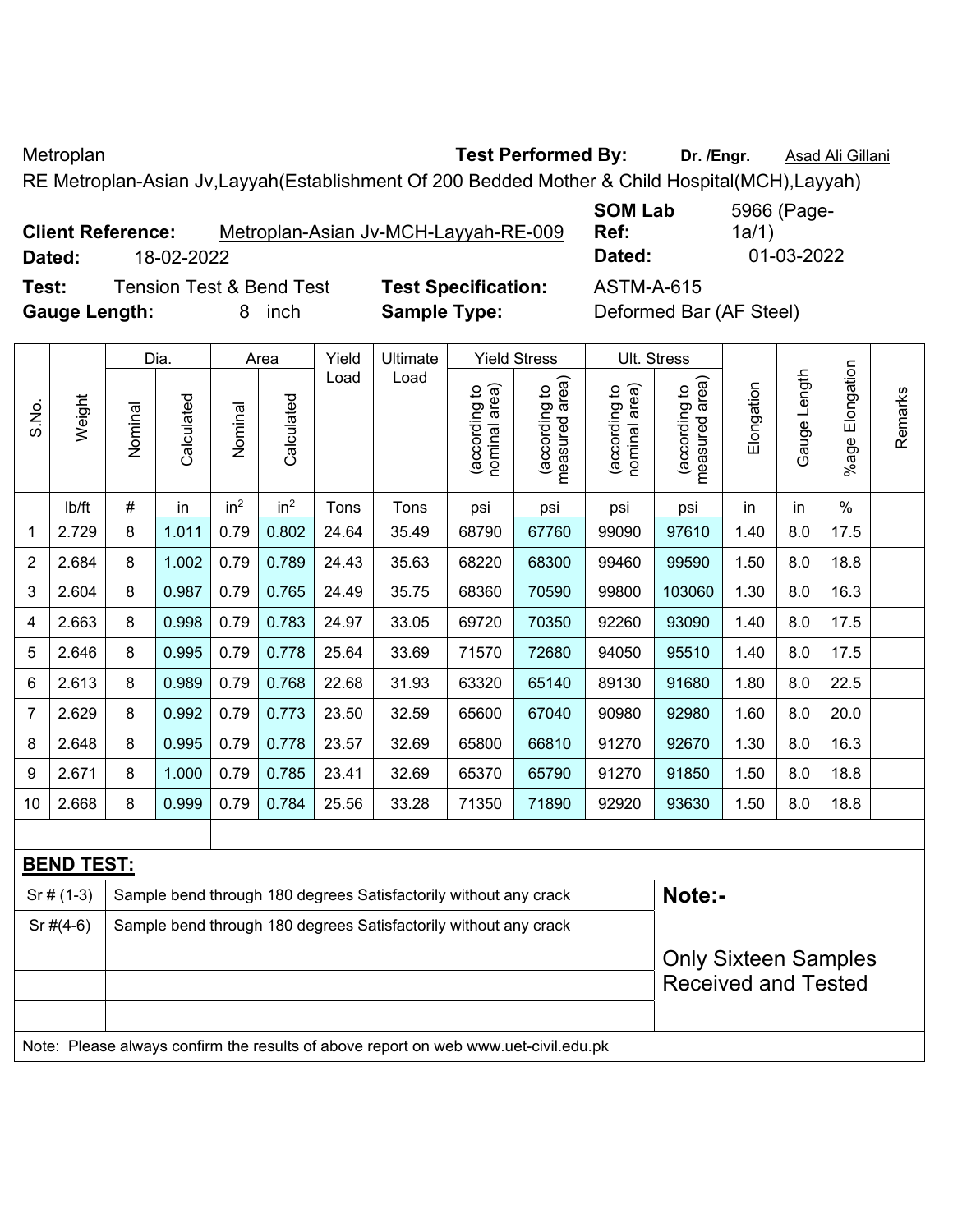Sub Divisional officer, **Test Performed By:** Dr. /Engr. **Asad Ali Gillani** Company Company Company Company Company

HSD Mdk.(Wid And Imp Od Rd From G.T Rd To Pandoori Pull Via Chak Bhullay To Ranger H.Quater)

**Client Reference:** 08/MKD **Dated:** 15-01-2022 **Dated:** 01-03-2022 **Test:** Tension Test & Bend Test **Test Specification:** ASTM-A-615

**Gauge Length:** 8 inch **Sample Type:** Plain Bar

**SOM Lab Ref:**  5967 (Page-1a/1)

|                              |                   |                | Dia.       |                 | Area            | Yield          | Ultimate                                                                            |                                | <b>Yield Stress</b>             |                                | Ult. Stress                     |                          |                |                 |         |
|------------------------------|-------------------|----------------|------------|-----------------|-----------------|----------------|-------------------------------------------------------------------------------------|--------------------------------|---------------------------------|--------------------------------|---------------------------------|--------------------------|----------------|-----------------|---------|
| S.No.                        | Weight            | Nominal        | Calculated | Nominal         | Calculated      | Load           | Load                                                                                | nominal area)<br>(according to | (according to<br>measured area) | (according to<br>nominal area) | measured area)<br>(according to | Elongation               | Gauge Length   | %age Elongation | Remarks |
|                              | lb/ft             | #              | in         | in <sup>2</sup> | in <sup>2</sup> | Tons           | Tons                                                                                | psi                            | psi                             | psi                            | psi                             | in                       | in             | $\%$            |         |
| 1                            | 2.339             | 8              | 0.935      | 0.79            | 0.687           | 17.96          | 26.81                                                                               | 50150                          | 57660                           | 74850                          | 86070                           | 2.00                     | 8.0            | 25.0            |         |
| $\overline{2}$               | 2.352             | 8              | 0.938      | 0.79            | 0.691           | 17.91          | 26.73                                                                               | 50000                          | 57170                           | 74620                          | 85310                           | 2.00                     | 8.0            | 25.0            |         |
| 3                            | 1.675             | 6              | 0.791      | 0.44            | 0.492           | 11.28          | 16.38                                                                               | 56560                          | 50590                           | 82110                          | 73430                           | 2.20                     | 8.0            | 27.5            |         |
| 4                            | 1.686             | 6              | 0.794      | 0.44            | 0.495           | 11.11          | 16.41                                                                               | 55700                          | 49510                           | 82260                          | 73120                           | 2.30                     | 8.0            | 28.8            |         |
| $\blacksquare$               |                   |                |            | $\blacksquare$  |                 |                |                                                                                     | $\blacksquare$                 |                                 | ä,                             |                                 |                          |                |                 |         |
| $\qquad \qquad \blacksquare$ | $\blacksquare$    | $\blacksquare$ | ۰          | $\blacksquare$  | ÷,              | $\blacksquare$ | $\blacksquare$                                                                      | $\blacksquare$                 | ۰                               | ۰                              | ÷,                              | $\blacksquare$           | $\blacksquare$ | $\blacksquare$  |         |
| $\blacksquare$               | $\blacksquare$    | $\blacksquare$ | L,         | ä,              | ä,              | L,             | $\blacksquare$                                                                      | $\blacksquare$                 | $\blacksquare$                  | ÷,                             | ÷,                              | $\blacksquare$           |                | $\blacksquare$  |         |
| $\overline{\phantom{a}}$     | $\blacksquare$    | $\blacksquare$ | ÷,         | ÷,              | ÷               | $\blacksquare$ | $\blacksquare$                                                                      | $\blacksquare$                 | ۰                               | ÷,                             | ÷,                              | $\overline{\phantom{a}}$ | $\blacksquare$ | $\blacksquare$  |         |
|                              | $\blacksquare$    | $\blacksquare$ | ÷          | ä,              | ÷               | Ē,             | $\blacksquare$                                                                      | $\blacksquare$                 | ٠                               | $\blacksquare$                 | $\blacksquare$                  | $\blacksquare$           |                | $\blacksquare$  |         |
|                              |                   | Ē,             | ä,         | ÷               | ä,              | Ē,             | $\blacksquare$                                                                      | $\blacksquare$                 | ÷                               | $\blacksquare$                 | ÷,                              | ÷                        |                | $\blacksquare$  |         |
|                              |                   |                |            |                 |                 |                |                                                                                     |                                |                                 |                                |                                 |                          |                |                 |         |
|                              | <b>BEND TEST:</b> |                |            |                 |                 |                |                                                                                     |                                |                                 |                                |                                 |                          |                |                 |         |
|                              | # 8               |                |            |                 |                 |                | Sample bend through 180 degrees Satisfactorily without any crack                    |                                |                                 |                                | Note:-                          |                          |                |                 |         |
|                              | #6                |                |            |                 |                 |                | Sample bend through 180 degrees Satisfactorily without any crack                    |                                |                                 |                                |                                 |                          |                |                 |         |
|                              |                   |                |            |                 |                 |                |                                                                                     |                                |                                 |                                | <b>Only Six Samples</b>         |                          |                |                 |         |
|                              |                   |                |            |                 |                 |                |                                                                                     |                                |                                 |                                | <b>Received and Tested</b>      |                          |                |                 |         |
|                              |                   |                |            |                 |                 |                |                                                                                     |                                |                                 |                                |                                 |                          |                |                 |         |
|                              |                   |                |            |                 |                 |                | Note: Please always confirm the results of above report on web www.uet-civil.edu.pk |                                |                                 |                                |                                 |                          |                |                 |         |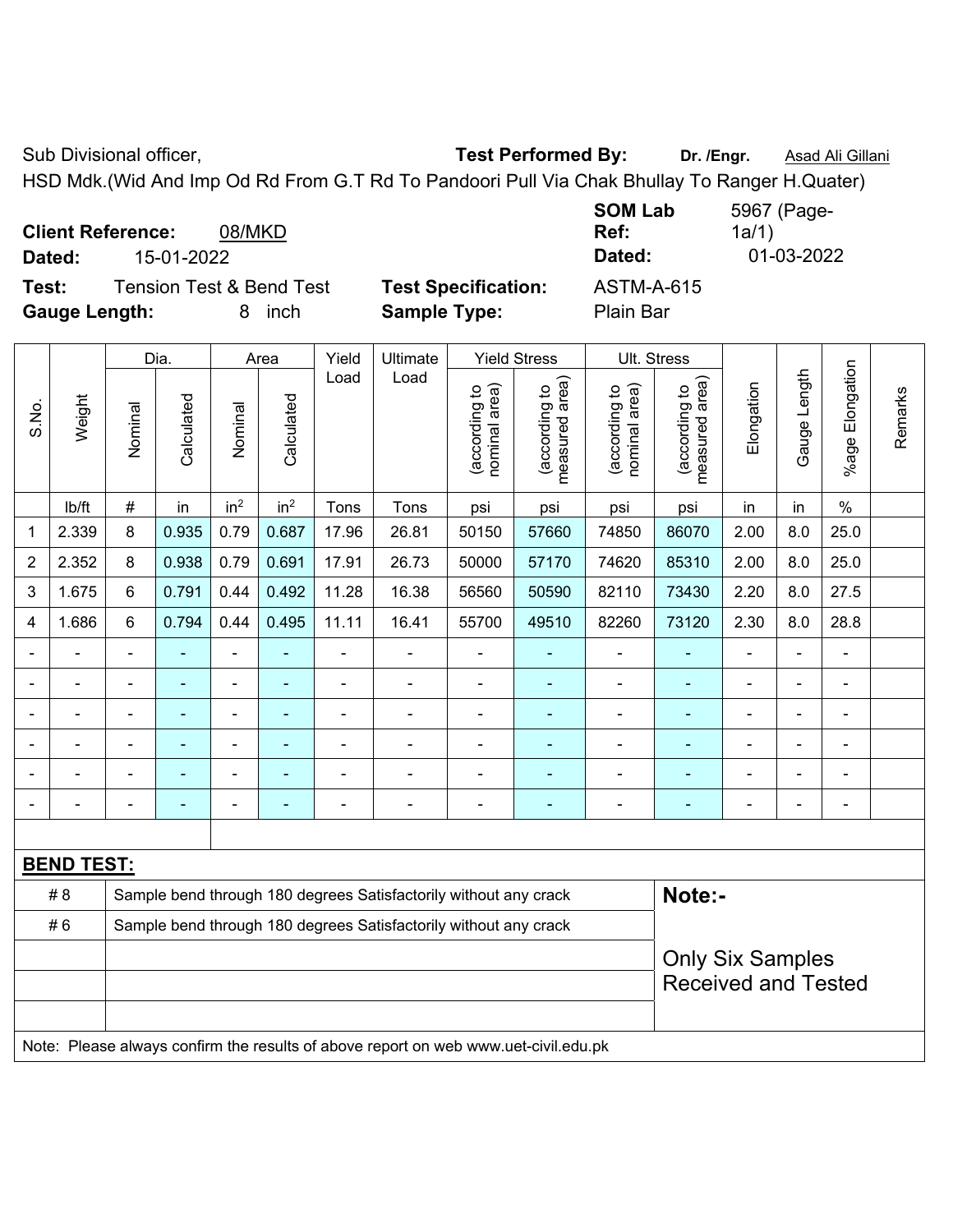Sub Divisional officer, **Test Performed By:** Dr. /Engr. **Asad Ali Gillani** Associated By: Dr. /Engr. **Asad Ali Gillani** 

HSD Mdk.(Wid And Imp Od Rd From G.T Rd To Pandoori Pull Via Chak Bhullay To Ranger H.Quater)

**Client Reference:** 08/MKD **Dated:** 15-01-2022 **Dated:** 01-03-2022 **Test:** Tension Test & Bend Test **Test Specification:** ASTM-A-615

**Gauge Length:** 8 inch **Sample Type:** Deformed Bar

1b/1)

|                |                   |                | Dia.           |                 | Area            | Yield          | Ultimate                                                                            |                                | <b>Yield Stress</b>             |                                | Ult. Stress                     |                |              |                 |         |
|----------------|-------------------|----------------|----------------|-----------------|-----------------|----------------|-------------------------------------------------------------------------------------|--------------------------------|---------------------------------|--------------------------------|---------------------------------|----------------|--------------|-----------------|---------|
| S.No.          | Weight            | Nominal        | Calculated     | Nominal         | Calculated      | Load           | Load                                                                                | nominal area)<br>(according to | (according to<br>measured area) | (according to<br>nominal area) | (according to<br>measured area) | Elongation     | Gauge Length | %age Elongation | Remarks |
|                | lb/ft             | #              | in             | in <sup>2</sup> | in <sup>2</sup> | Tons           | Tons                                                                                | psi                            | psi                             | psi                            | psi                             | in             | in           | $\%$            |         |
| 1              | 1.453             | 6              | 0.737          | 0.44            | 0.427           | 14.73          | 20.23                                                                               | 73830                          | 76080                           | 101420                         | 104510                          | 1.20           | 8.0          | 15.0            |         |
| $\overline{2}$ | 1.462             | 6              | 0.740          | 0.44            | 0.430           | 15.24          | 20.59                                                                               | 76390                          | 78170                           | 103210                         | 105610                          | 1.50           | 8.0          | 18.8            |         |
| 3              | 1.063             | 5              | 0.630          | 0.31            | 0.312           | 10.21          | 13.61                                                                               | 72670                          | 72200                           | 96820                          | 96200                           | 1.20           | 8.0          | 15.0            |         |
| 4              | 1.065             | 5              | 0.631          | 0.31            | 0.313           | 9.68           | 13.58                                                                               | 68900                          | 68240                           | 96600                          | 95670                           | 1.10           | 8.0          | 13.8            |         |
| 5              | 0.662             | 4              | 0.498          | 0.20            | 0.195           | 6.44           | 8.41                                                                                | 71040                          | 72870                           | 92740                          | 95120                           | 1.00           | 8.0          | 12.5            |         |
| 6              | 0.664             | $\overline{4}$ | 0.498          | 0.20            | 0.195           | 6.52           | 8.51                                                                                | 71940                          | 73790                           | 93860                          | 96270                           | 1.10           | 8.0          | 13.8            |         |
|                |                   | $\blacksquare$ | ä,             | $\blacksquare$  | $\blacksquare$  | $\blacksquare$ | $\overline{\phantom{a}}$                                                            | $\blacksquare$                 | ۰                               | $\blacksquare$                 | ÷                               |                |              | $\blacksquare$  |         |
|                | $\blacksquare$    | $\blacksquare$ | $\blacksquare$ | $\blacksquare$  | $\blacksquare$  | $\blacksquare$ | $\blacksquare$                                                                      | $\blacksquare$                 | ۰                               | $\blacksquare$                 | $\blacksquare$                  | $\blacksquare$ | ä,           | $\blacksquare$  |         |
|                |                   | $\blacksquare$ | ä,             | ÷,              | ÷               | ä,             | ÷                                                                                   | $\blacksquare$                 | ÷                               | $\blacksquare$                 | ۰                               |                |              | ÷               |         |
|                |                   |                |                |                 |                 |                | $\blacksquare$                                                                      | $\blacksquare$                 | $\blacksquare$                  | $\blacksquare$                 | ۰                               |                |              |                 |         |
|                |                   |                |                |                 |                 |                |                                                                                     |                                |                                 |                                |                                 |                |              |                 |         |
|                | <b>BEND TEST:</b> |                |                |                 |                 |                |                                                                                     |                                |                                 |                                |                                 |                |              |                 |         |
|                | #6                |                |                |                 |                 |                | Sample bend through 180 degrees Satisfactorily without any crack                    |                                |                                 |                                | Note:-                          |                |              |                 |         |
|                | #5                |                |                |                 |                 |                | Sample bend through 180 degrees Satisfactorily without any crack                    |                                |                                 |                                |                                 |                |              |                 |         |
|                | #4                |                |                |                 |                 |                | Sample bend through 180 degrees Satisfactorily without any crack                    |                                |                                 |                                | <b>Only Nine Samples</b>        |                |              |                 |         |
|                |                   |                |                |                 |                 |                |                                                                                     |                                |                                 |                                | <b>Received and Tested</b>      |                |              |                 |         |
|                |                   |                |                |                 |                 |                |                                                                                     |                                |                                 |                                |                                 |                |              |                 |         |
|                |                   |                |                |                 |                 |                | Note: Please always confirm the results of above report on web www.uet-civil.edu.pk |                                |                                 |                                |                                 |                |              |                 |         |

**SOM Lab Ref:**  5967 (Page-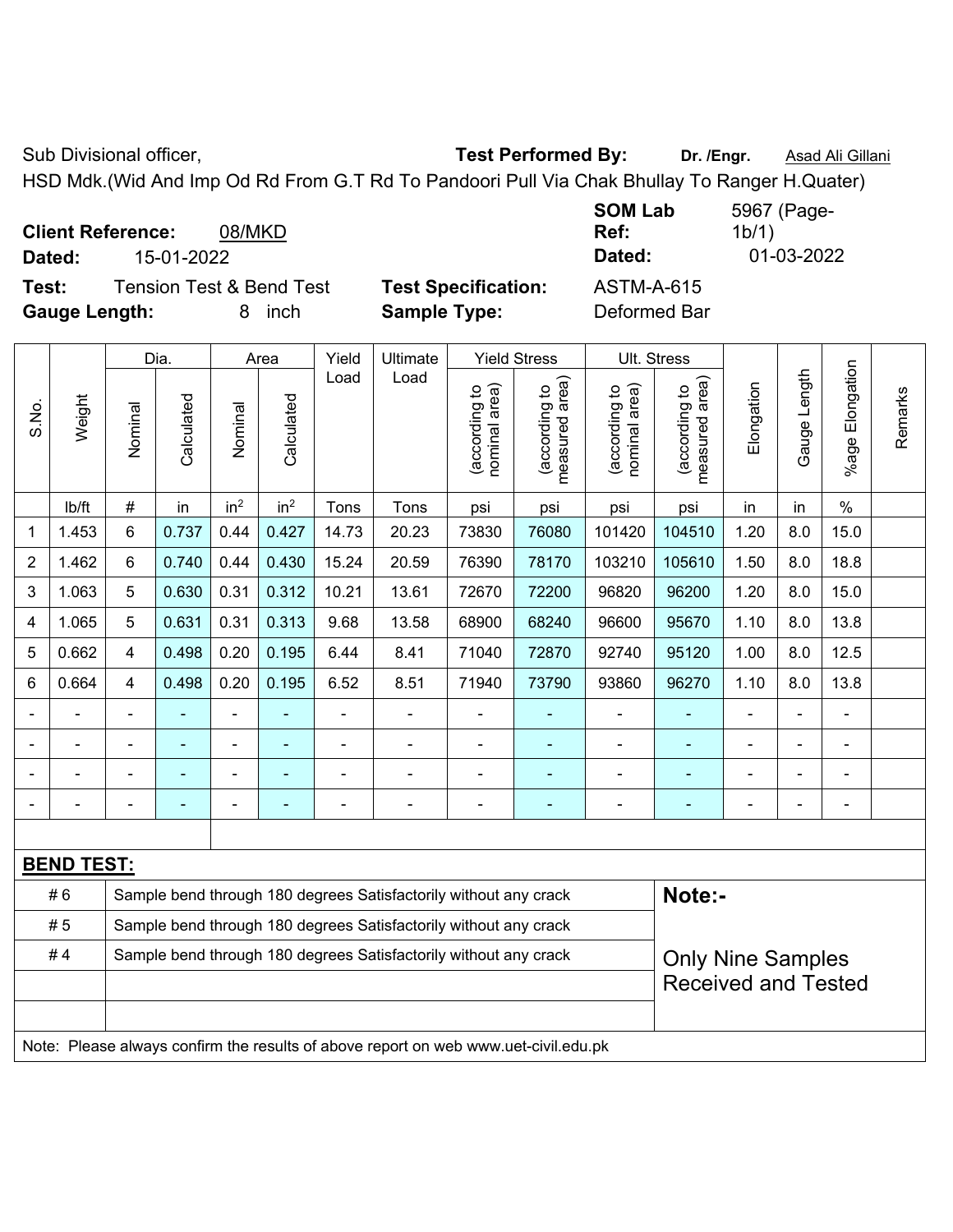Muhammad Saleh Morio **Test Performed By: Dr. /Engr.** Wasim Abbas

RE AZEA Mwl&Bkr(Dual.Of Rd From AccountOffice Chowk To RailwayLine Link To RabiPlaza Chowk)

|        | <b>Client Reference:</b>            | AZEA/MWL/BKR/City/LAB/UET/0235 | uv.<br>Ref      |
|--------|-------------------------------------|--------------------------------|-----------------|
| Dated: | 14-02-2022                          |                                | Dat             |
| Test:  | <b>Tension Test &amp; Bend Test</b> | <b>Test Specification:</b>     | AS <sup>-</sup> |

**SOM Lab Ref:**  5968 (Page-1/1) **Dated:** 14-02-2022 **Dated:** 01-03-2022 **TM-A-615** 

**Gauge Length:** 8 inch **Sample Type:** Deformed Bar

|                |                   |                                                                  | Dia.           |                 | Area            | Yield          | <b>Yield Stress</b>                                                                 | Ult. Stress                    |                                 |                                |                                 |                |                |                       |         |
|----------------|-------------------|------------------------------------------------------------------|----------------|-----------------|-----------------|----------------|-------------------------------------------------------------------------------------|--------------------------------|---------------------------------|--------------------------------|---------------------------------|----------------|----------------|-----------------------|---------|
| S.No.          | Weight            | Nominal                                                          | Calculated     | Nominal         | Calculated      | Load           | Load                                                                                | (according to<br>nominal area) | measured area)<br>(according to | nominal area)<br>(according to | (according to<br>measured area) | Elongation     | Gauge Length   | Elongation<br>$%$ age | Remarks |
|                | lb/ft             | $\#$                                                             | in             | in <sup>2</sup> | in <sup>2</sup> | Tons           | Tons                                                                                | psi                            | psi                             | psi                            | psi                             | in             | in             | $\%$                  |         |
| $\mathbf{1}$   | 1.522             | 6                                                                | 0.754          | 0.44            | 0.447           | 15.19          | 20.41                                                                               | 76130                          | 74940                           | 102290                         | 100690                          | 1.30           | 8.0            | 16.3                  |         |
| $\overline{2}$ | 1.540             | 6                                                                | 0.759          | 0.44            | 0.453           | 15.49          | 20.80                                                                               | 77670                          | 75440                           | 104230                         | 101240                          | 1.30           | 8.0            | 16.3                  |         |
| 3              | 0.653             | $\overline{4}$                                                   | 0.494          | 0.20            | 0.192           | 6.27           | 8.56                                                                                | 69130                          | 72010                           | 94420                          | 98360                           | 1.10           | 8.0            | 13.8                  |         |
| $\overline{4}$ | 0.652             | $\overline{4}$                                                   | 0.494          | 0.20            | 0.192           | 6.32           | 8.56                                                                                | 69700                          | 72600                           | 94420                          | 98360                           | 1.10           | 8.0            | 13.8                  |         |
|                |                   | $\frac{1}{2}$                                                    | $\blacksquare$ | $\blacksquare$  | ÷,              | ä,             | $\qquad \qquad \blacksquare$                                                        | $\qquad \qquad \blacksquare$   | $\blacksquare$                  | $\blacksquare$                 | $\blacksquare$                  | $\blacksquare$ | $\overline{a}$ | $\blacksquare$        |         |
|                |                   | ÷                                                                | $\blacksquare$ | $\blacksquare$  | $\blacksquare$  | $\blacksquare$ | $\frac{1}{2}$                                                                       | $\blacksquare$                 | $\blacksquare$                  | ä,                             | ÷                               | ÷              | $\blacksquare$ | $\blacksquare$        |         |
|                |                   | $\blacksquare$                                                   | $\blacksquare$ | $\overline{a}$  | $\blacksquare$  | $\blacksquare$ | $\qquad \qquad \blacksquare$                                                        | $\blacksquare$                 | $\blacksquare$                  | $\overline{a}$                 | $\blacksquare$                  | ÷              | ÷,             | $\blacksquare$        |         |
|                |                   |                                                                  |                |                 |                 |                | ÷                                                                                   | ÷,                             | $\blacksquare$                  |                                |                                 |                |                | $\blacksquare$        |         |
|                |                   |                                                                  |                |                 |                 |                | $\blacksquare$                                                                      |                                |                                 | $\blacksquare$                 |                                 |                |                |                       |         |
|                |                   | $\blacksquare$                                                   | $\blacksquare$ | $\blacksquare$  | Ē.              | $\blacksquare$ | $\qquad \qquad \blacksquare$                                                        | $\blacksquare$                 | Ē,                              | $\blacksquare$                 | ÷                               | $\blacksquare$ | $\blacksquare$ | $\blacksquare$        |         |
|                |                   |                                                                  |                |                 |                 |                |                                                                                     |                                |                                 |                                |                                 |                |                |                       |         |
|                | <b>BEND TEST:</b> |                                                                  |                |                 |                 |                |                                                                                     |                                |                                 |                                |                                 |                |                |                       |         |
|                | #6                |                                                                  |                |                 |                 |                | Sample bend through 180 degrees Satisfactorily without any crack                    |                                |                                 |                                | Note:-                          |                |                |                       |         |
|                | #4                | Sample bend through 180 degrees Satisfactorily without any crack |                |                 |                 |                |                                                                                     |                                |                                 |                                |                                 |                |                |                       |         |
|                |                   |                                                                  |                |                 |                 |                |                                                                                     |                                |                                 |                                | <b>Only Six Samples</b>         |                |                |                       |         |
|                |                   |                                                                  |                |                 |                 |                |                                                                                     |                                |                                 |                                | <b>Received and Tested</b>      |                |                |                       |         |
|                |                   |                                                                  |                |                 |                 |                |                                                                                     |                                |                                 |                                |                                 |                |                |                       |         |
|                |                   |                                                                  |                |                 |                 |                | Note: Please always confirm the results of above report on web www.uet-civil.edu.pk |                                |                                 |                                |                                 |                |                |                       |         |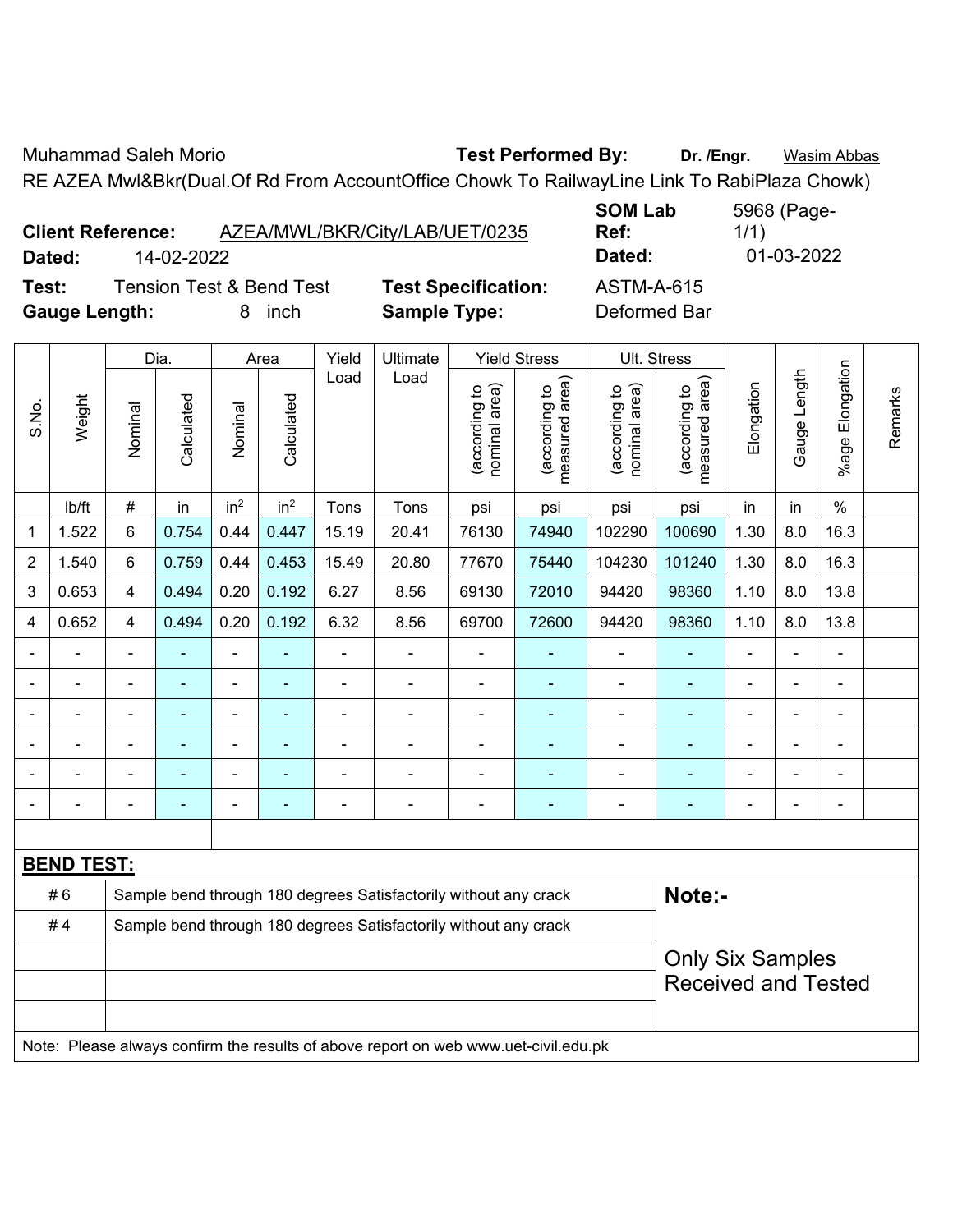Sub Divisional officer, **Test Performed By:** Dr. /Engr. **Asad Ali Gillani** Associated By: Dr. /Engr. **Asad Ali Gillani** 

PHE: SD Arifwala.(Provision Of Sewerage, Water Supply, Tuff Pavers And Soling At Arifwala)

|               | <b>Client Reference:</b> | 366/A                               |                            | <b>SOM Lab</b><br>Ref: | 5969 (Page-<br>1/1) |
|---------------|--------------------------|-------------------------------------|----------------------------|------------------------|---------------------|
| Dated:        | 01-02-2022               |                                     |                            | Dated:                 | 01-03-2022          |
| Test:         |                          | <b>Tension Test &amp; Bend Test</b> | <b>Test Specification:</b> | <b>ASTM-A-615</b>      |                     |
| Gauge Length: |                          | inch                                | <b>Sample Type:</b>        | Deformed Bar           |                     |

|                |                   |                                                                            | Dia.                     |                 | Area                     | Yield          | Ultimate                                                                            |                                | <b>Yield Stress</b>             |                                | Ult. Stress                     |                |                |                          |         |
|----------------|-------------------|----------------------------------------------------------------------------|--------------------------|-----------------|--------------------------|----------------|-------------------------------------------------------------------------------------|--------------------------------|---------------------------------|--------------------------------|---------------------------------|----------------|----------------|--------------------------|---------|
| S.No.          | Weight            | Nominal                                                                    | Calculated               | Nominal         | Calculated               | Load           | Load                                                                                | nominal area)<br>(according to | (according to<br>measured area) | nominal area)<br>(according to | (according to<br>measured area) | Elongation     | Gauge Length   | %age Elongation          | Remarks |
|                | Ib/ft             | $\#$                                                                       | in                       | in <sup>2</sup> | in <sup>2</sup>          | Tons           | Tons                                                                                | psi                            | psi                             | psi                            | psi                             | in             | in             | $\%$                     |         |
| 1              | 0.663             | $\overline{\mathbf{4}}$                                                    | 0.498                    | 0.20            | 0.195                    | 5.81           | 9.33                                                                                | 64080                          | 65720                           | 102860                         | 105490                          | 1.20           | 8.0            | 15.0                     |         |
| $\overline{2}$ | 0.643             | $\overline{4}$                                                             | 0.491                    | 0.20            | 0.189                    | 5.76           | 8.56                                                                                | 63510                          | 67210                           | 94420                          | 99920                           | 1.00           | 8.0            | 12.5                     |         |
|                |                   | $\blacksquare$                                                             | ä,                       | $\blacksquare$  | $\blacksquare$           | $\blacksquare$ |                                                                                     | $\overline{\phantom{a}}$       | $\blacksquare$                  | ä,                             |                                 | $\overline{a}$ | $\blacksquare$ | ä,                       |         |
|                |                   | $\blacksquare$                                                             | ä,                       | $\blacksquare$  | $\blacksquare$           | $\blacksquare$ | $\blacksquare$                                                                      | $\overline{\phantom{a}}$       | $\blacksquare$                  | ä,                             | ٠                               | ä,             | $\blacksquare$ | $\blacksquare$           |         |
|                |                   | $\blacksquare$                                                             | $\blacksquare$           | $\blacksquare$  | $\overline{\phantom{0}}$ | $\blacksquare$ | $\blacksquare$                                                                      | $\blacksquare$                 | $\overline{\phantom{0}}$        | $\blacksquare$                 | ۰                               | $\overline{a}$ | ۰              | $\overline{\phantom{a}}$ |         |
|                |                   | $\blacksquare$                                                             | $\blacksquare$           | $\blacksquare$  | ٠                        | $\blacksquare$ |                                                                                     | $\overline{\phantom{a}}$       | $\blacksquare$                  | $\overline{\phantom{a}}$       | ۰                               | Ē,             | $\blacksquare$ | $\blacksquare$           |         |
|                | $\blacksquare$    | $\blacksquare$                                                             | ä,                       | ÷,              | $\overline{\phantom{0}}$ | $\blacksquare$ | $\blacksquare$                                                                      | $\overline{\phantom{a}}$       | ä,                              | $\blacksquare$                 | ÷                               | ä,             | ÷,             | $\blacksquare$           |         |
|                |                   | ٠                                                                          |                          | $\blacksquare$  |                          |                |                                                                                     | $\blacksquare$                 |                                 | $\blacksquare$                 |                                 |                | $\blacksquare$ | $\overline{\phantom{a}}$ |         |
|                |                   |                                                                            |                          |                 |                          |                |                                                                                     |                                |                                 |                                |                                 |                | $\blacksquare$ |                          |         |
| $\blacksquare$ |                   | $\blacksquare$                                                             | $\overline{\phantom{0}}$ | $\blacksquare$  | $\overline{\phantom{0}}$ | $\blacksquare$ | $\blacksquare$                                                                      | $\overline{\phantom{a}}$       | $\overline{\phantom{0}}$        | $\overline{a}$                 | ۰                               | ÷              | ۰              | $\blacksquare$           |         |
|                |                   |                                                                            |                          |                 |                          |                |                                                                                     |                                |                                 |                                |                                 |                |                |                          |         |
|                | <b>BEND TEST:</b> |                                                                            |                          |                 |                          |                |                                                                                     |                                |                                 |                                |                                 |                |                |                          |         |
|                | #4                | Note:-<br>Sample bend through 180 degrees Satisfactorily without any crack |                          |                 |                          |                |                                                                                     |                                |                                 |                                |                                 |                |                |                          |         |
|                |                   |                                                                            |                          |                 |                          |                |                                                                                     |                                |                                 |                                |                                 |                |                |                          |         |
|                |                   |                                                                            |                          |                 |                          |                |                                                                                     |                                |                                 |                                | <b>Only Three Samples</b>       |                |                |                          |         |
|                |                   |                                                                            |                          |                 |                          |                |                                                                                     |                                |                                 |                                | <b>Received and Tested</b>      |                |                |                          |         |
|                |                   |                                                                            |                          |                 |                          |                |                                                                                     |                                |                                 |                                |                                 |                |                |                          |         |
|                |                   |                                                                            |                          |                 |                          |                | Note: Please always confirm the results of above report on web www.uet-civil.edu.pk |                                |                                 |                                |                                 |                |                |                          |         |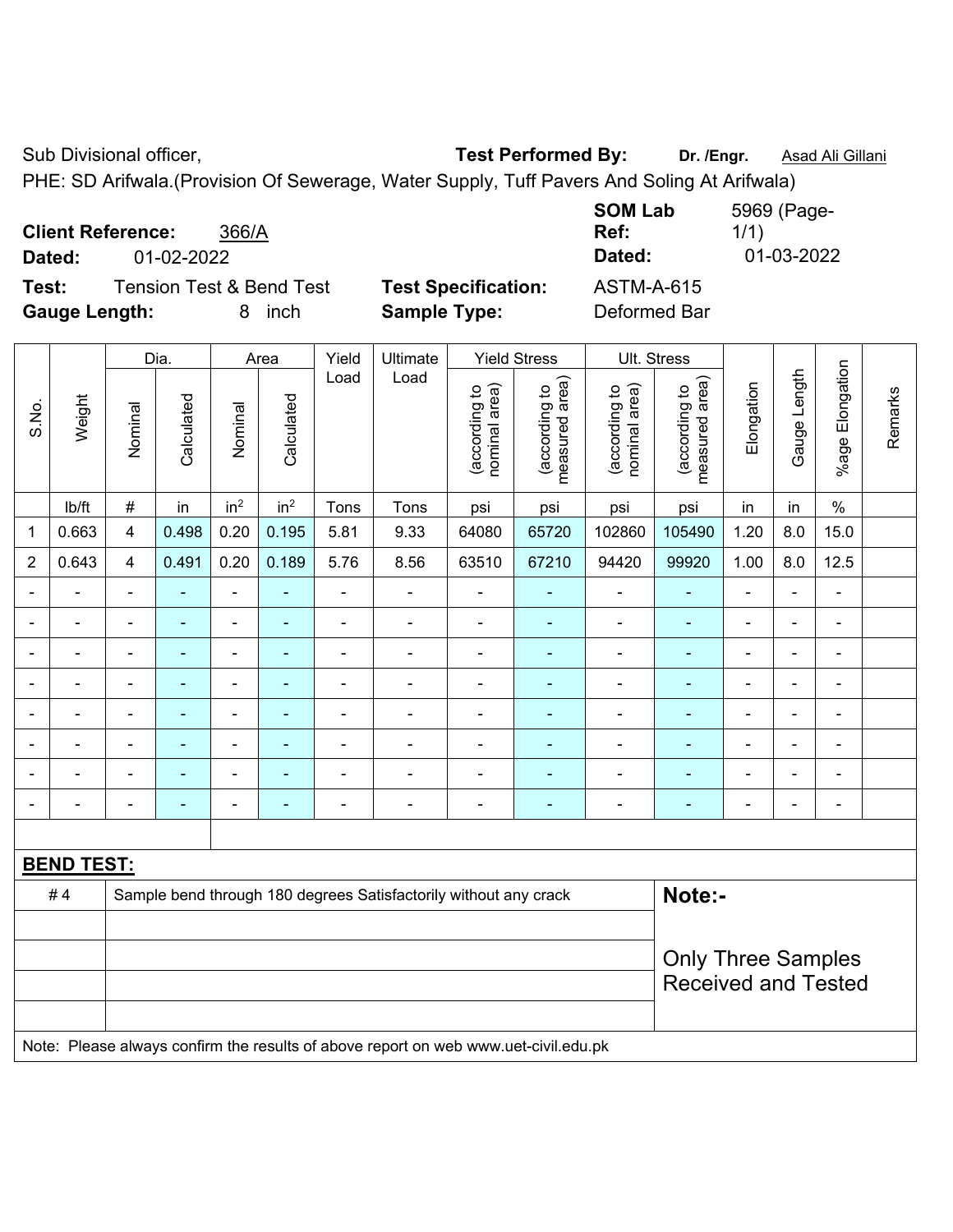Usman Khalid **Test Performed By:** Dr. /Engr. **Asad Ali Gillani** 

P & CE Izhar Construction Pvt. Ltd.(Const Of Production Unit For Fabrizio Stylo-QABP Skp)

|        | <b>Client Reference:</b> | ICPL/CONST-FS/22/017                |                  |
|--------|--------------------------|-------------------------------------|------------------|
| Dated: | 28-02-2022               |                                     |                  |
| Test:  |                          | <b>Tension Test &amp; Bend Test</b> | <b>Test Sper</b> |

**Gauge Length:** 8 inch **Sample Type:** Deformed Bar

**SOM Lab Ref:**  5970 (Page-1/2) **Dated:** 28-02-2022 **Dated:** 01-03-2022 **Testion:** ASTM-A-615

|                |                   |                              | Dia.                     | <b>Yield Stress</b><br>Yield<br>Ultimate<br>Area<br>Load<br>Load |                 |                          |                                                                  |                                |                                 |                                | Ult. Stress                     |                |                          |                              |         |
|----------------|-------------------|------------------------------|--------------------------|------------------------------------------------------------------|-----------------|--------------------------|------------------------------------------------------------------|--------------------------------|---------------------------------|--------------------------------|---------------------------------|----------------|--------------------------|------------------------------|---------|
| S.No.          | Weight            | Nominal                      | Calculated               | Nominal                                                          | Calculated      |                          |                                                                  | nominal area)<br>(according to | measured area)<br>(according to | nominal area)<br>(according to | measured area)<br>(according to | Elongation     | Gauge Length             | Elongation<br>$%$ age        | Remarks |
|                | lb/ft             | $\#$                         | in                       | in <sup>2</sup>                                                  | in <sup>2</sup> | Tons                     | Tons                                                             | psi                            | psi                             | psi                            | psi                             | in             | in                       | $\%$                         |         |
| 1              | 1.515             | 6                            | 0.753                    | 0.44                                                             | 0.445           | 15.49                    | 19.95                                                            | 77670                          | 76790                           | 99990                          | 98870                           | 1.40           | 8.0                      | 17.5                         |         |
| $\overline{2}$ | 1.507             | $6\phantom{1}$               | 0.751                    | 0.44                                                             | 0.443           | 15.24                    | 19.67                                                            | 76390                          | 75870                           | 98610                          | 97950                           | 1.20           | 8.0                      | 15.0                         |         |
|                |                   | $\blacksquare$               | $\blacksquare$           | ÷,                                                               | $\blacksquare$  | ÷,                       | $\overline{\phantom{a}}$                                         | $\frac{1}{2}$                  | $\blacksquare$                  | $\overline{\phantom{a}}$       |                                 | ÷              | $\blacksquare$           | $\blacksquare$               |         |
|                |                   |                              | ۰                        | $\blacksquare$                                                   |                 | $\blacksquare$           | Ē,                                                               | $\blacksquare$                 | ۰                               | $\blacksquare$                 | $\blacksquare$                  | $\blacksquare$ |                          | $\blacksquare$               |         |
|                |                   | $\qquad \qquad \blacksquare$ | $\overline{\phantom{0}}$ | $\overline{a}$                                                   |                 |                          |                                                                  | -                              |                                 |                                |                                 | -              | $\overline{\phantom{0}}$ | $\qquad \qquad \blacksquare$ |         |
|                |                   | $\blacksquare$               | $\overline{\phantom{0}}$ | $\overline{a}$                                                   |                 | $\overline{\phantom{0}}$ |                                                                  | -                              | ۰                               |                                |                                 | ۰              | $\overline{\phantom{0}}$ | $\overline{\phantom{a}}$     |         |
|                |                   |                              | ۰                        | ۰                                                                |                 |                          |                                                                  | $\blacksquare$                 | ٠                               |                                |                                 |                |                          | $\blacksquare$               |         |
|                |                   | $\blacksquare$               | $\blacksquare$           | ۰                                                                | $\blacksquare$  | $\blacksquare$           | ٠                                                                | $\blacksquare$                 | ۰                               | ۰                              |                                 | ۰              | $\blacksquare$           | $\blacksquare$               |         |
|                |                   |                              |                          |                                                                  |                 |                          |                                                                  | $\blacksquare$                 |                                 |                                |                                 |                |                          | $\blacksquare$               |         |
|                |                   |                              |                          |                                                                  |                 |                          |                                                                  | -                              | $\blacksquare$                  |                                |                                 | ۰              |                          | $\blacksquare$               |         |
|                |                   |                              |                          |                                                                  |                 |                          |                                                                  |                                |                                 |                                |                                 |                |                          |                              |         |
|                | <b>BEND TEST:</b> |                              |                          |                                                                  |                 |                          |                                                                  |                                |                                 |                                |                                 |                |                          |                              |         |
|                | #6                |                              |                          |                                                                  |                 |                          | Sample bend through 180 degrees Satisfactorily without any crack |                                |                                 |                                | Note:-                          |                |                          |                              |         |
|                |                   |                              |                          |                                                                  |                 |                          |                                                                  |                                |                                 |                                |                                 |                |                          |                              |         |
|                |                   |                              |                          |                                                                  |                 |                          |                                                                  |                                |                                 |                                | <b>Only Three Samples</b>       |                |                          |                              |         |
|                |                   |                              |                          |                                                                  |                 |                          |                                                                  |                                |                                 |                                | <b>Received and Tested</b>      |                |                          |                              |         |
|                |                   |                              |                          |                                                                  |                 |                          |                                                                  |                                |                                 |                                |                                 |                |                          |                              |         |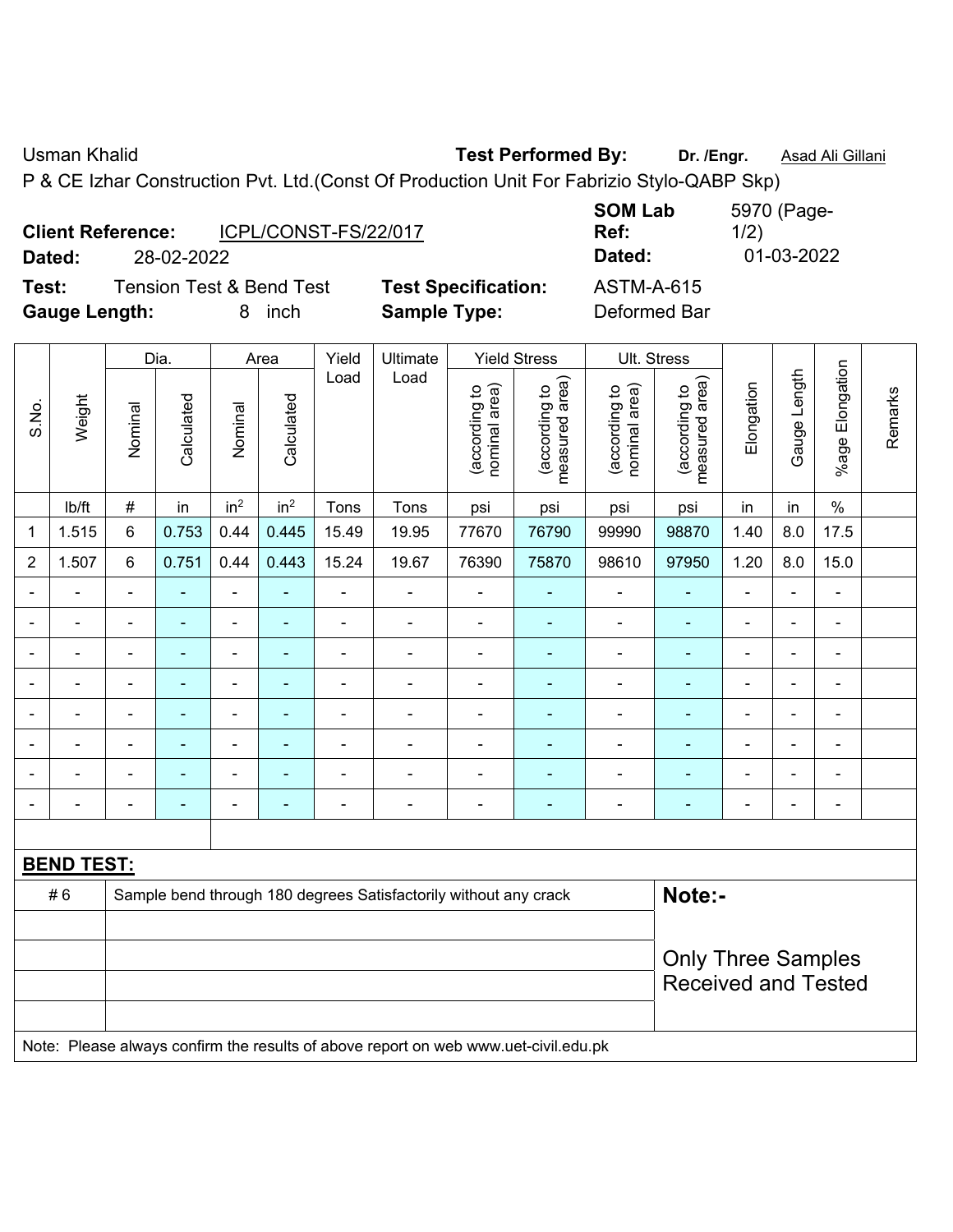Usman Khalid **Test Performed By:** Dr. /Engr. **Asad Ali Gillani** 

P & CE Izhar Construction Pvt. Ltd.(Const Of Production Unit For Fabrizio Stylo-QABP Skp)

| <b>Client Reference:</b> |            | ICPL/CONST-FS/22/016                |                   |
|--------------------------|------------|-------------------------------------|-------------------|
| Dated:                   | 28-02-2022 |                                     |                   |
| Test:                    |            | <b>Tension Test &amp; Bend Test</b> | <b>Test Speci</b> |

**SOM Lab Ref:**  5970 (Page-2/2) **Dated:** 28-02-2022 **Dated:** 01-03-2022 **Text:** Test ASTM-A-615

**Gauge Length:** 8 inch **Sample Type:** Deformed Bar

|                          |                   |                | Dia.           |                          | Area            | Yield          | Ultimate                                                                            |                                | <b>Yield Stress</b>             |                                | Ult. Stress                     |                |                          |                 |         |
|--------------------------|-------------------|----------------|----------------|--------------------------|-----------------|----------------|-------------------------------------------------------------------------------------|--------------------------------|---------------------------------|--------------------------------|---------------------------------|----------------|--------------------------|-----------------|---------|
| S.No.                    | Weight            | Nominal        | Calculated     | Nominal                  | Calculated      | Load           | Load                                                                                | nominal area)<br>(according to | (according to<br>measured area) | nominal area)<br>(according to | measured area)<br>(according to | Elongation     | Gauge Length             | %age Elongation | Remarks |
|                          | lb/ft             | $\#$           | in             | in <sup>2</sup>          | in <sup>2</sup> | Tons           | Tons                                                                                | psi                            | psi                             | psi                            | psi                             | in             | in                       | $\%$            |         |
| 1                        | 0.660             | 4              | 0.497          | 0.20                     | 0.194           | 7.16           | 8.74                                                                                | 78910                          | 81350                           | 96340                          | 99310                           | 1.10           | 8.0                      | 13.8            |         |
| $\overline{2}$           | 0.667             | $\overline{4}$ | 0.500          | 0.20                     | 0.196           | 7.61           | 9.14                                                                                | 83970                          | 85680                           | 100830                         | 102890                          | 1.00           | 8.0                      | 12.5            |         |
|                          |                   |                |                | $\blacksquare$           |                 |                |                                                                                     | $\blacksquare$                 |                                 | ä,                             |                                 |                |                          | $\blacksquare$  |         |
|                          |                   |                | $\blacksquare$ | $\blacksquare$           |                 |                | $\blacksquare$                                                                      | ä,                             | $\blacksquare$                  | $\blacksquare$                 | $\blacksquare$                  |                |                          | $\blacksquare$  |         |
| $\blacksquare$           | ÷                 | $\blacksquare$ | $\blacksquare$ | $\overline{\phantom{a}}$ | ٠               | $\blacksquare$ | $\blacksquare$                                                                      | $\overline{\phantom{a}}$       | $\blacksquare$                  | $\overline{a}$                 | ٠                               | $\blacksquare$ | $\blacksquare$           | $\overline{a}$  |         |
| $\overline{\phantom{0}}$ | $\blacksquare$    | $\blacksquare$ | $\blacksquare$ | $\overline{\phantom{a}}$ | $\blacksquare$  | $\blacksquare$ | $\blacksquare$                                                                      | $\overline{\phantom{a}}$       | $\blacksquare$                  | $\overline{\phantom{a}}$       | $\blacksquare$                  | $\blacksquare$ | $\overline{a}$           | $\blacksquare$  |         |
|                          | ÷                 | $\blacksquare$ | $\blacksquare$ | $\blacksquare$           | $\blacksquare$  | $\blacksquare$ | $\blacksquare$                                                                      | $\blacksquare$                 | $\blacksquare$                  | $\overline{a}$                 | $\blacksquare$                  |                | $\blacksquare$           | $\blacksquare$  |         |
|                          | ÷                 |                | ÷              | $\overline{\phantom{a}}$ | ٠               | ä,             |                                                                                     | $\blacksquare$                 | ÷                               | ÷                              | ÷                               |                | $\overline{\phantom{0}}$ | $\blacksquare$  |         |
|                          |                   |                |                | -                        |                 |                |                                                                                     | Ē,                             | $\blacksquare$                  | $\blacksquare$                 | ۰                               |                |                          | $\blacksquare$  |         |
| $\blacksquare$           | $\blacksquare$    | $\blacksquare$ | $\blacksquare$ | $\blacksquare$           | ٠               | $\blacksquare$ | $\overline{\phantom{a}}$                                                            | $\blacksquare$                 | ٠                               | $\blacksquare$                 | $\blacksquare$                  | $\blacksquare$ | $\overline{\phantom{0}}$ | $\blacksquare$  |         |
|                          |                   |                |                |                          |                 |                |                                                                                     |                                |                                 |                                |                                 |                |                          |                 |         |
|                          | <b>BEND TEST:</b> |                |                |                          |                 |                |                                                                                     |                                |                                 |                                |                                 |                |                          |                 |         |
|                          | #4                |                |                |                          |                 |                | Sample bend through 180 degrees Satisfactorily without any crack                    |                                |                                 |                                | Note:-                          |                |                          |                 |         |
|                          |                   |                |                |                          |                 |                |                                                                                     |                                |                                 |                                |                                 |                |                          |                 |         |
|                          |                   |                |                |                          |                 |                |                                                                                     |                                |                                 |                                | <b>Only Three Samples</b>       |                |                          |                 |         |
|                          |                   |                |                |                          |                 |                |                                                                                     |                                |                                 |                                | <b>Received and Tested</b>      |                |                          |                 |         |
|                          |                   |                |                |                          |                 |                | Note: Please always confirm the results of above report on web www.uet-civil.edu.pk |                                |                                 |                                |                                 |                |                          |                 |         |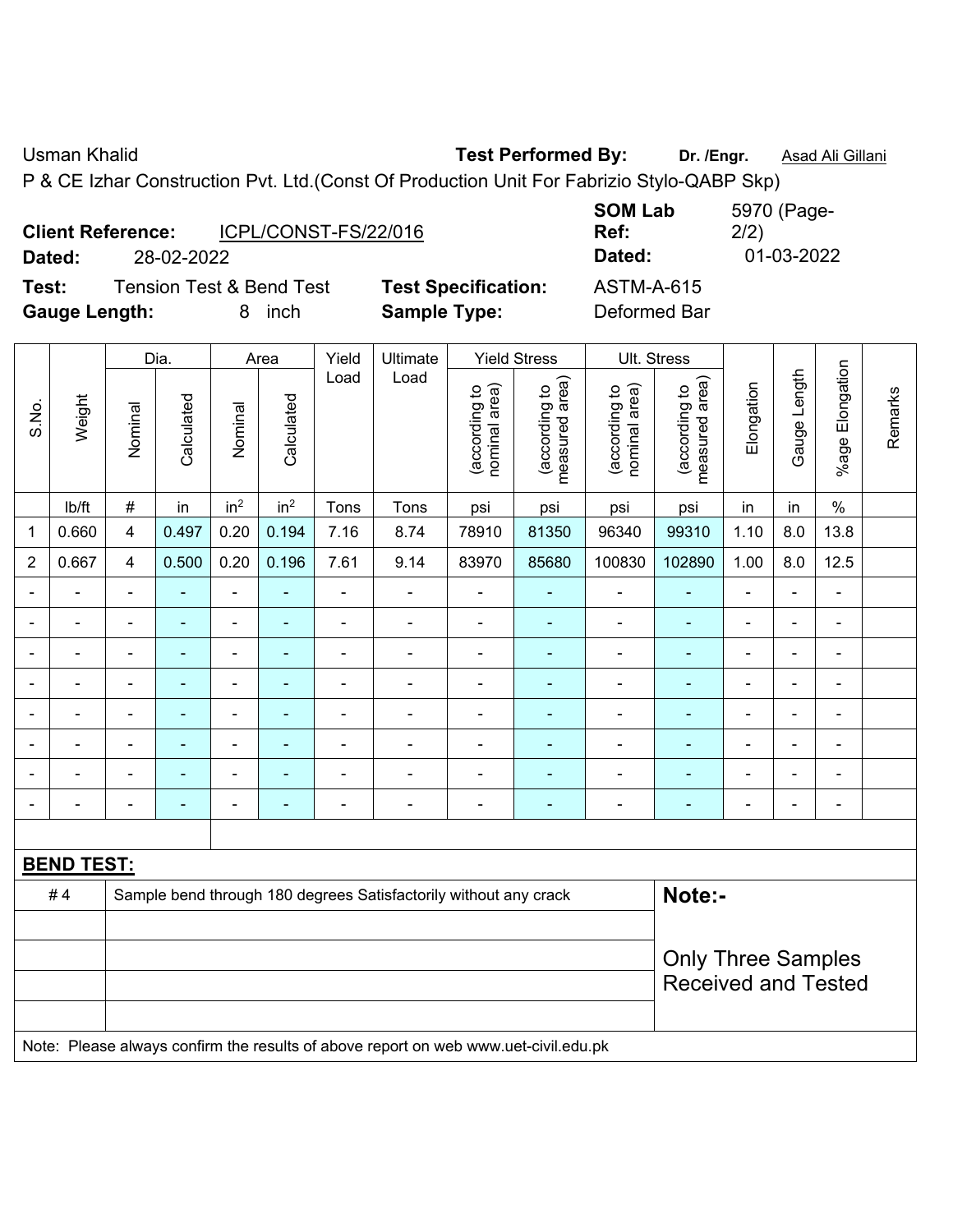Khawaja Irfan **Test Performed By:** Dr. /Engr. **Asad Ali Gillani** Chawaja Irfan

CE Design & Const. Deptt.-HO City School.(Bahria Campus Lahore Ph-II)

| <b>Client Reference:</b><br>Dated:<br>25-02-2022 | TCS/D&C/HO/002/2022                 |                            | <b>SOM Lab</b><br>Ref:<br>Dated: | 5971 (Page-<br>1/1)<br>01-03-2022 |
|--------------------------------------------------|-------------------------------------|----------------------------|----------------------------------|-----------------------------------|
| Test:                                            | <b>Tension Test &amp; Bend Test</b> | <b>Test Specification:</b> | <b>ASTM-A-615</b>                |                                   |
| <b>Gauge Length:</b>                             | inch                                | <b>Sample Type:</b>        | Deformed Bar                     |                                   |

|                          |                   |                                                                            | Dia.                                                                                                                                                                                      |                 | Area            | Yield          | Ultimate                                                         |                                | <b>Yield Stress</b>             |                                | Ult. Stress                     |                |                |                         |         |
|--------------------------|-------------------|----------------------------------------------------------------------------|-------------------------------------------------------------------------------------------------------------------------------------------------------------------------------------------|-----------------|-----------------|----------------|------------------------------------------------------------------|--------------------------------|---------------------------------|--------------------------------|---------------------------------|----------------|----------------|-------------------------|---------|
| S.No.                    | Weight            | Nominal                                                                    | Calculated                                                                                                                                                                                | Nominal         | Calculated      | Load           | Load                                                             | nominal area)<br>(according to | (according to<br>measured area) | nominal area)<br>(according to | (according to<br>measured area) | Elongation     | Gauge Length   | Elongation<br>$%$ age I | Remarks |
|                          | lb/ft             | $\#$                                                                       | in                                                                                                                                                                                        | in <sup>2</sup> | in <sup>2</sup> | Tons           | Tons                                                             | psi                            | psi                             | psi                            | psi                             | in             | in             | $\%$                    |         |
| 1                        | 2.674             | 8                                                                          | 1.000                                                                                                                                                                                     | 0.79            | 0.786           | 25.20          | 34.61                                                            | 70350                          | 70710                           | 96620                          | 97110                           | 1.80           | 8.0            | 22.5                    |         |
| 2                        | 2.644             | 8                                                                          | 0.995                                                                                                                                                                                     | 0.79            | 0.777           | 23.70          | 34.05                                                            | 66170                          | 67270                           | 95050                          | 96640                           | 1.80           | 8.0            | 22.5                    |         |
| 3                        | 1.495             | 6                                                                          | 0.748                                                                                                                                                                                     | 0.44            | 0.439           | 13.68          | 19.22                                                            | 68570                          | 68730                           | 96320                          | 96530                           | 1.30           | 8.0            | 16.3                    |         |
| 4                        | 1.512             | 6                                                                          | 0.752                                                                                                                                                                                     | 0.44            | 0.444           | 13.99          | 19.47                                                            | 70100                          | 69470                           | 97590                          | 96710                           | 1.80           | 8.0            | 22.5                    |         |
| 5                        | 0.672             | 4                                                                          | 0.501                                                                                                                                                                                     | 0.20            | 0.197           | 6.24           | 9.12                                                             | 68800                          | 69840                           | 100610                         | 102140                          | 1.50           | 8.0            | 18.8                    |         |
| 6                        | 0.668             | 4                                                                          | 0.196<br>6.24<br>100830<br>102890<br>20.0<br>0.500<br>0.20<br>9.14<br>68800<br>70200<br>1.60<br>8.0                                                                                       |                 |                 |                |                                                                  |                                |                                 |                                |                                 |                |                |                         |         |
| $\blacksquare$           | $\blacksquare$    | ä,                                                                         | $\blacksquare$<br>÷,<br>$\blacksquare$<br>$\overline{\phantom{a}}$<br>$\blacksquare$<br>ä,<br>$\blacksquare$<br>$\blacksquare$<br>$\blacksquare$<br>$\blacksquare$<br>$\blacksquare$<br>÷ |                 |                 |                |                                                                  |                                |                                 |                                |                                 |                |                |                         |         |
|                          |                   |                                                                            | ÷,                                                                                                                                                                                        | ä,              |                 |                |                                                                  | $\blacksquare$                 | ä,                              | Ē,                             | ۰                               |                |                |                         |         |
|                          |                   |                                                                            |                                                                                                                                                                                           |                 |                 |                |                                                                  |                                |                                 |                                |                                 |                |                |                         |         |
| $\overline{\phantom{a}}$ |                   | $\blacksquare$                                                             | $\blacksquare$                                                                                                                                                                            | $\blacksquare$  | ۰               | $\blacksquare$ | $\blacksquare$                                                   | $\overline{\phantom{a}}$       | ٠                               | ٠                              |                                 | $\blacksquare$ | $\blacksquare$ | $\blacksquare$          |         |
|                          |                   |                                                                            |                                                                                                                                                                                           |                 |                 |                |                                                                  |                                |                                 |                                |                                 |                |                |                         |         |
|                          | <b>BEND TEST:</b> |                                                                            |                                                                                                                                                                                           |                 |                 |                |                                                                  |                                |                                 |                                |                                 |                |                |                         |         |
|                          | # 8               | Note:-<br>Sample bend through 180 degrees Satisfactorily without any crack |                                                                                                                                                                                           |                 |                 |                |                                                                  |                                |                                 |                                |                                 |                |                |                         |         |
|                          | #6                | Sample bend through 180 degrees Satisfactorily without any crack           |                                                                                                                                                                                           |                 |                 |                |                                                                  |                                |                                 |                                |                                 |                |                |                         |         |
|                          | #4                |                                                                            |                                                                                                                                                                                           |                 |                 |                | Sample bend through 180 degrees Satisfactorily without any crack |                                |                                 |                                | <b>Only Nine Samples</b>        |                |                |                         |         |
|                          |                   |                                                                            |                                                                                                                                                                                           |                 |                 |                |                                                                  |                                |                                 |                                | <b>Received and Tested</b>      |                |                |                         |         |
|                          |                   |                                                                            |                                                                                                                                                                                           |                 |                 |                |                                                                  |                                |                                 |                                |                                 |                |                |                         |         |
|                          |                   |                                                                            | Note: Please always confirm the results of above report on web www.uet-civil.edu.pk                                                                                                       |                 |                 |                |                                                                  |                                |                                 |                                |                                 |                |                |                         |         |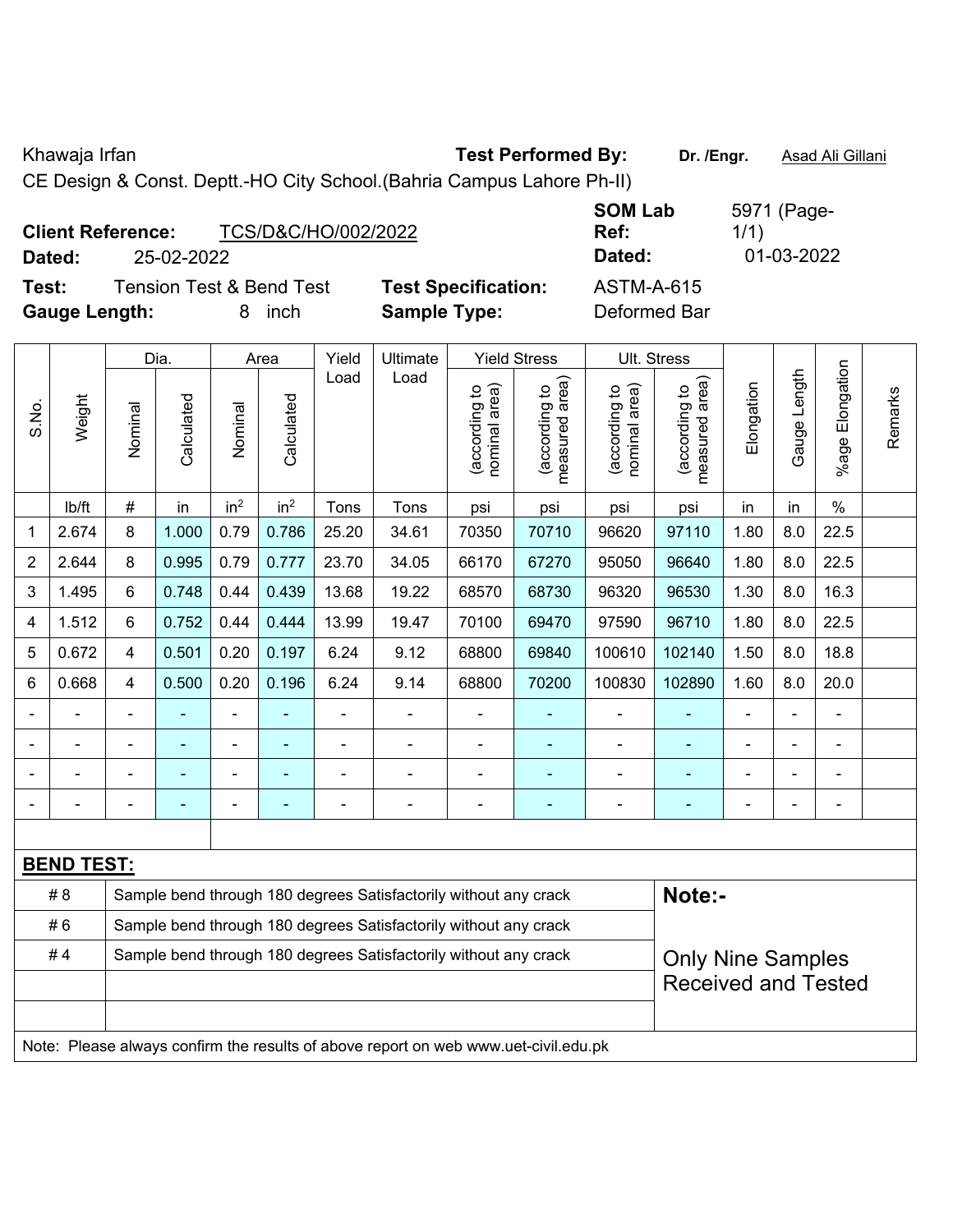Mohammad Tasawer Riaz **Test Performed By:** Dr. /Engr. **Asad Ali Gillani** Director Multi Line Engg.Gujrat.

**SOM Lab Ref:** 

5972 (Page-

1/1)

**Client Reference:** Nil

**Dated:** 26-02-2022 **Dated:** 01-03-2022

**Test:** Tension Test & Bend Test **Test Specification:** ASTM-A-615 **Gauge Length:** 8 inch **Sample Type:** Deformed Bar

|                |                   |                | Dia.       |                 | Area            | Yield                                                            | Ultimate                                                         |                                | <b>Yield Stress</b>             | <b>Ult. Stress</b>             |                                 |                |                |                              |         |
|----------------|-------------------|----------------|------------|-----------------|-----------------|------------------------------------------------------------------|------------------------------------------------------------------|--------------------------------|---------------------------------|--------------------------------|---------------------------------|----------------|----------------|------------------------------|---------|
| S.No.          | Weight            | Nominal        | Calculated | Nominal         | Calculated      | Load                                                             | Load                                                             | nominal area)<br>(according to | (according to<br>measured area) | nominal area)<br>(according to | measured area)<br>(according to | Elongation     | Gauge Length   | %age Elongation              | Remarks |
|                | lb/ft             | $\#$           | in         | in <sup>2</sup> | in <sup>2</sup> | Tons                                                             | Tons                                                             | psi                            | psi                             | psi                            | psi                             | in             | in             | $\%$                         |         |
| $\mathbf{1}$   | 1.479             | $6\phantom{1}$ | 0.744      | 0.44            | 0.435           | 13.76                                                            | 18.37                                                            | 68980                          | 69770                           | 92070                          | 93130                           | 1.40           | 8.0            | 17.5                         |         |
| $\overline{2}$ | 1.501             | $6\phantom{1}$ | 0.749      | 0.44            | 0.441           | 14.60                                                            | 19.95                                                            | 73170                          | 73000                           | 99990                          | 99770                           | 1.20           | 8.0            | 15.0                         |         |
| 3              | 0.667             | 4              | 0.500      | 0.20            | 0.196           | 6.19                                                             | 8.43                                                             | 68230                          | 69630                           | 92960                          | 94860                           | 1.60           | 8.0            | 20.0                         |         |
| 4              | 0.665             | 4              | 0.498      | 0.20            | 0.195           | 6.24                                                             | 8.53                                                             | 68800                          | 70560                           | 94090                          | 96500                           | 1.60           | 8.0            | 20.0                         |         |
|                |                   | L.             | ÷,         | ä,              | $\blacksquare$  | ÷,                                                               |                                                                  | ÷,                             | $\blacksquare$                  | ÷,                             | $\blacksquare$                  |                |                | $\blacksquare$               |         |
|                |                   |                |            | $\blacksquare$  |                 |                                                                  |                                                                  |                                | $\blacksquare$                  | ۰                              | $\blacksquare$                  |                |                |                              |         |
|                |                   | $\blacksquare$ | ۰          | ۰               |                 | $\blacksquare$                                                   |                                                                  | $\overline{\phantom{0}}$       | ۰                               | ۰                              | ۰                               | ÷              | $\blacksquare$ | $\overline{a}$               |         |
|                |                   | $\blacksquare$ | ۰          | $\overline{a}$  |                 | $\overline{\phantom{0}}$                                         |                                                                  | $\blacksquare$                 | $\overline{a}$                  | $\qquad \qquad \blacksquare$   | ۰                               |                |                | $\qquad \qquad \blacksquare$ |         |
|                |                   | $\blacksquare$ | ۰          | ۰               | $\blacksquare$  | $\blacksquare$                                                   | $\blacksquare$                                                   | $\overline{\phantom{0}}$       | ٠                               | ۰                              | ٠                               | $\blacksquare$ |                | $\blacksquare$               |         |
|                |                   |                |            |                 |                 |                                                                  |                                                                  |                                |                                 |                                |                                 |                |                | $\overline{a}$               |         |
|                |                   |                |            |                 |                 |                                                                  |                                                                  |                                |                                 |                                |                                 |                |                |                              |         |
|                | <b>BEND TEST:</b> |                |            |                 |                 |                                                                  |                                                                  |                                |                                 |                                |                                 |                |                |                              |         |
|                | #6                |                |            |                 |                 | Sample bend through 180 degrees Satisfactorily without any crack | Note:-                                                           |                                |                                 |                                |                                 |                |                |                              |         |
|                | #4                |                |            |                 |                 |                                                                  | Sample bend through 180 degrees Satisfactorily without any crack |                                |                                 |                                |                                 |                |                |                              |         |
|                |                   |                |            |                 |                 |                                                                  |                                                                  |                                |                                 |                                | <b>Only Six Samples</b>         |                |                |                              |         |
|                |                   |                |            |                 |                 |                                                                  |                                                                  |                                |                                 |                                | <b>Received and Tested</b>      |                |                |                              |         |
|                |                   |                |            |                 |                 |                                                                  |                                                                  |                                |                                 |                                |                                 |                |                |                              |         |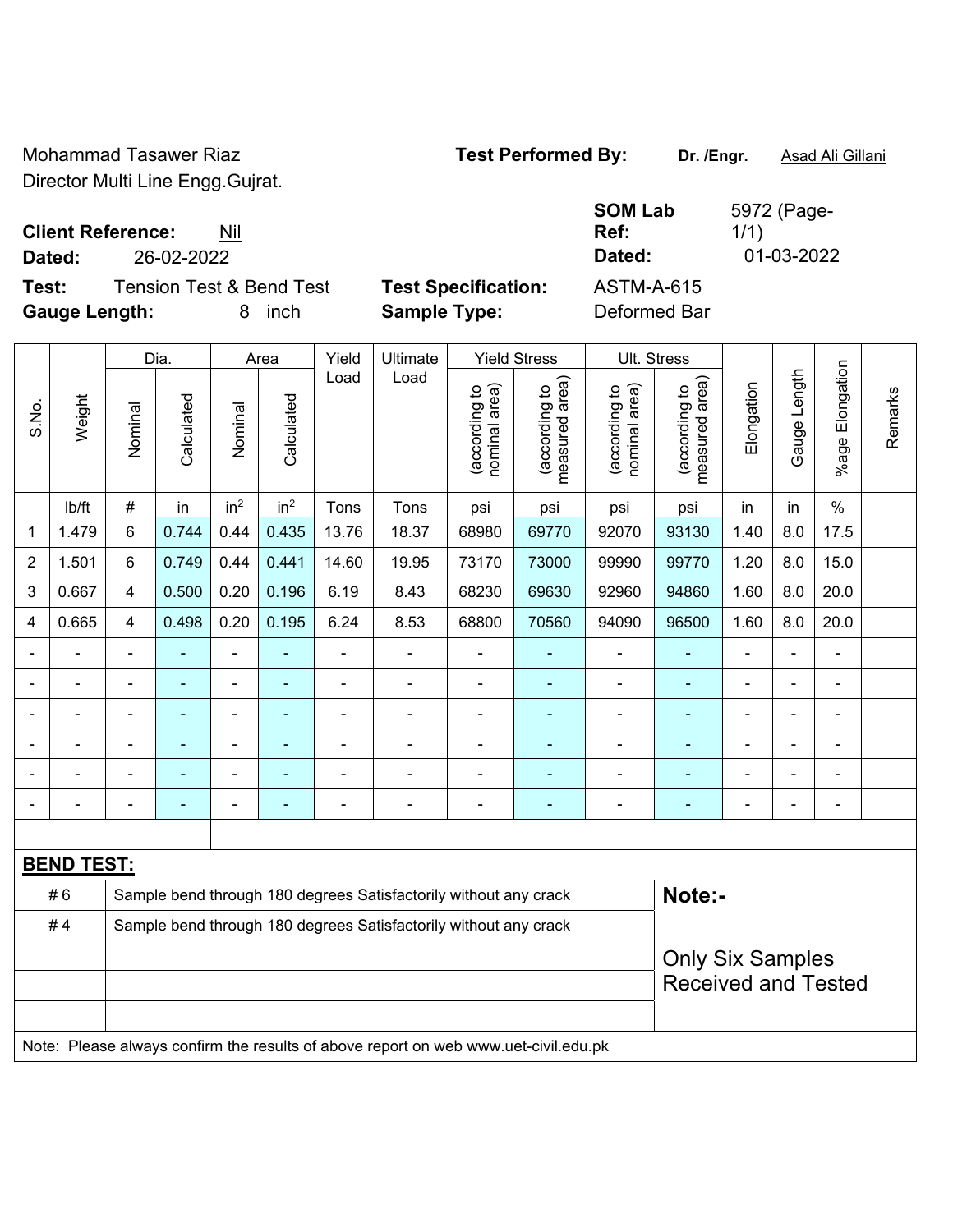G 3 Engineering Consultants **Test Performed By:** Dr. /Engr. **Wasim Abbas** 

RE G3 Engg.(Master Planning, Designing &Const. Supervision Strengthening Of Uni Of Narowal)

| <b>Client Reference:</b><br>G3/UON-RE/94<br>Dated:<br>09-02-2022 |                            | <b>SOM Lab</b><br>Ref:<br>Dated: | 5973 (Page-<br>1/1)<br>01-03-2022 |
|------------------------------------------------------------------|----------------------------|----------------------------------|-----------------------------------|
| <b>Tension Test &amp; Bend Test</b><br>Test:                     | <b>Test Specification:</b> | <b>ASTM-A-615</b>                |                                   |
| <b>Gauge Length:</b><br>inch<br>8                                | <b>Sample Type:</b>        | Deformed Bar                     |                                   |

|                |                   |                                                                            | Dia.           |                 | Area            | Yield          | Ultimate                                                                            |                                | <b>Yield Stress</b>             |                                | Ult. Stress                     |                |                |                          |         |
|----------------|-------------------|----------------------------------------------------------------------------|----------------|-----------------|-----------------|----------------|-------------------------------------------------------------------------------------|--------------------------------|---------------------------------|--------------------------------|---------------------------------|----------------|----------------|--------------------------|---------|
| S.No.          | Weight            | Nominal                                                                    | Calculated     | Nominal         | Calculated      | Load           | Load                                                                                | nominal area)<br>(according to | (according to<br>measured area) | nominal area)<br>(according to | measured area)<br>(according to | Elongation     | Gauge Length   | %age Elongation          | Remarks |
|                | Ib/ft             | $\#$                                                                       | in             | in <sup>2</sup> | in <sup>2</sup> | Tons           | Tons                                                                                | psi                            | psi                             | psi                            | psi                             | in             | in             | $\%$                     |         |
| 1              | 2.707             | 8                                                                          | 1.007          | 0.79            | 0.796           | 29.58          | 38.35                                                                               | 82590                          | 81960                           | 107060                         | 106250                          | 1.30           | 8.0            | 16.3                     |         |
| $\overline{2}$ | 2.710             | 8                                                                          | 1.007          | 0.79            | 0.796           | 30.50          | 39.14                                                                               | 85150                          | 84510                           | 109280                         | 108460                          | 1.30           | 8.0            | 16.3                     |         |
| $\blacksquare$ | $\blacksquare$    |                                                                            |                | ä,              | $\blacksquare$  | $\overline{a}$ | $\blacksquare$                                                                      | $\overline{a}$                 | ä,                              | ä,                             |                                 | $\blacksquare$ | $\blacksquare$ | $\overline{a}$           |         |
| $\blacksquare$ | $\overline{a}$    | $\blacksquare$                                                             | $\blacksquare$ | $\blacksquare$  | $\blacksquare$  | $\blacksquare$ | $\blacksquare$                                                                      | ÷,                             | $\blacksquare$                  | $\overline{\phantom{a}}$       | $\blacksquare$                  | $\blacksquare$ | ۰              | $\blacksquare$           |         |
| $\blacksquare$ | $\blacksquare$    | $\blacksquare$                                                             | $\blacksquare$ | $\blacksquare$  | $\blacksquare$  | $\blacksquare$ | $\blacksquare$                                                                      | $\overline{\phantom{a}}$       | $\blacksquare$                  | $\overline{\phantom{a}}$       | ÷                               | ۰              | ÷,             | $\blacksquare$           |         |
|                | $\blacksquare$    | $\blacksquare$                                                             | Ē,             | $\blacksquare$  |                 | $\blacksquare$ | ä,                                                                                  | $\blacksquare$                 | $\blacksquare$                  | $\overline{\phantom{a}}$       | ٠                               | $\blacksquare$ | ÷,             | $\overline{\phantom{a}}$ |         |
| $\blacksquare$ | $\blacksquare$    | $\blacksquare$                                                             | $\blacksquare$ | $\blacksquare$  | $\blacksquare$  | ä,             | $\blacksquare$                                                                      | ÷,                             | $\blacksquare$                  | $\blacksquare$                 | $\blacksquare$                  | $\blacksquare$ | ä,             | ä,                       |         |
|                |                   | $\blacksquare$                                                             | L.             | ÷               | ٠               | $\overline{a}$ | $\blacksquare$                                                                      | ÷                              | $\blacksquare$                  | ÷                              |                                 |                | $\blacksquare$ | -                        |         |
|                |                   |                                                                            | Ē.             | $\overline{a}$  |                 |                | $\blacksquare$                                                                      | $\blacksquare$                 | $\blacksquare$                  | $\blacksquare$                 | $\overline{\phantom{0}}$        |                |                | $\overline{a}$           |         |
|                |                   |                                                                            |                | ÷               | Ē.              |                | ÷                                                                                   | Ē,                             | $\blacksquare$                  | Ē,                             |                                 | ۰              | ÷              | L,                       |         |
|                |                   |                                                                            |                |                 |                 |                |                                                                                     |                                |                                 |                                |                                 |                |                |                          |         |
|                | <b>BEND TEST:</b> |                                                                            |                |                 |                 |                |                                                                                     |                                |                                 |                                |                                 |                |                |                          |         |
|                | #8                | Note:-<br>Sample bend through 180 degrees Satisfactorily without any crack |                |                 |                 |                |                                                                                     |                                |                                 |                                |                                 |                |                |                          |         |
|                |                   |                                                                            |                |                 |                 |                |                                                                                     |                                |                                 |                                |                                 |                |                |                          |         |
|                |                   |                                                                            |                |                 |                 |                |                                                                                     |                                |                                 |                                | <b>Only Three Samples</b>       |                |                |                          |         |
|                |                   |                                                                            |                |                 |                 |                |                                                                                     |                                |                                 |                                | <b>Received and Tested</b>      |                |                |                          |         |
|                |                   |                                                                            |                |                 |                 |                |                                                                                     |                                |                                 |                                |                                 |                |                |                          |         |
|                |                   |                                                                            |                |                 |                 |                | Note: Please always confirm the results of above report on web www.uet-civil.edu.pk |                                |                                 |                                |                                 |                |                |                          |         |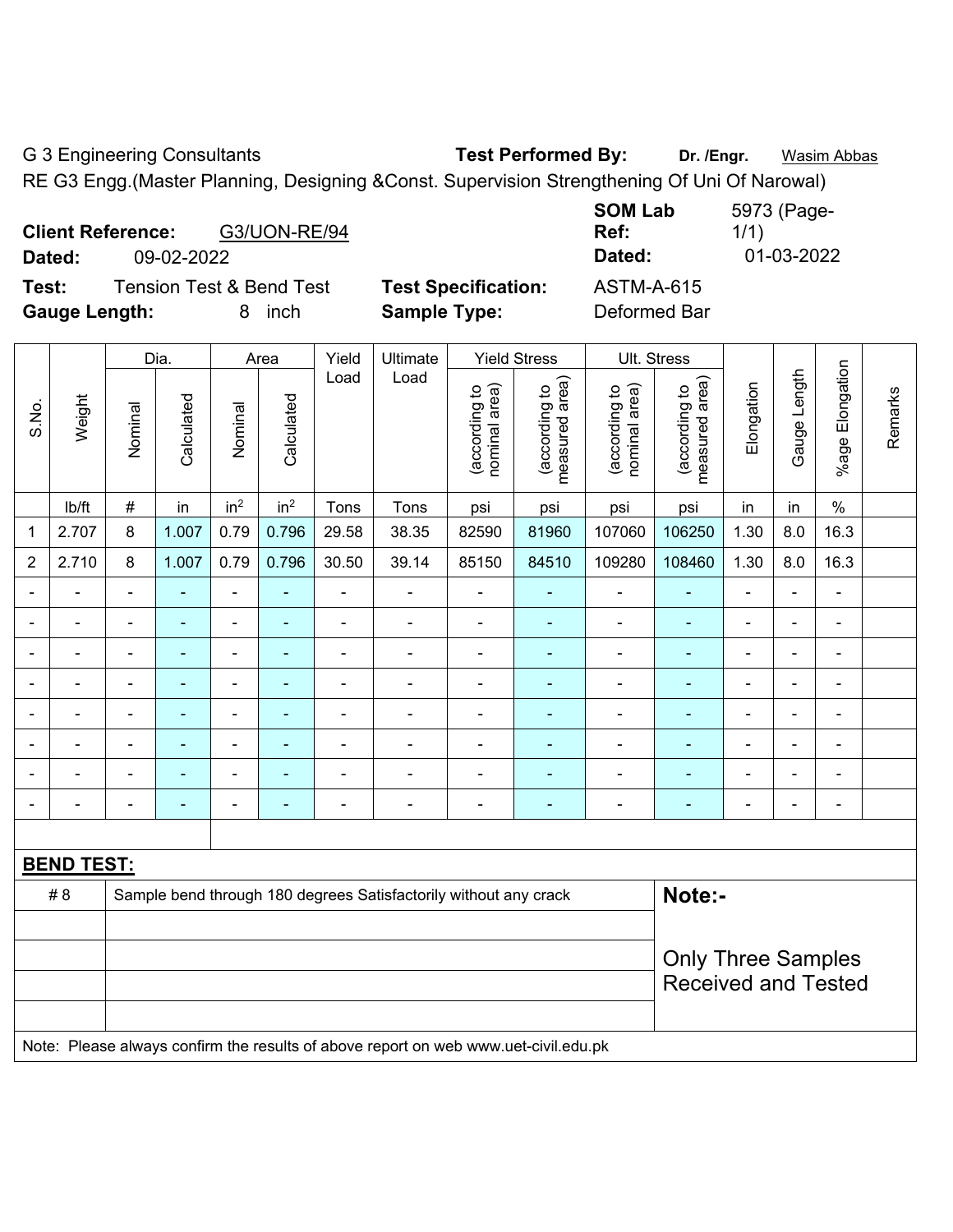Al -Jalil Devlopers, **Test Performed By:** Dr. /Engr. **Asad Ali Gillani** 

PM Al Jalil Garden Housing,(Const Of Main Gate Al Jalil Garden Housing Scheem Ph-2 Skp)

| <b>Client Reference:</b><br>Dated:       | 24-02-2022               | AJG-2-St-L-01 |                            | <b>SOM Lab</b><br>Ref:<br>Dated: | 5974 (Page-<br>1/1)<br>01-03-2022 |  |  |
|------------------------------------------|--------------------------|---------------|----------------------------|----------------------------------|-----------------------------------|--|--|
| Test:                                    | Tension Test & Bend Test |               | <b>Test Specification:</b> | <b>ASTM-A-615</b>                |                                   |  |  |
| <b>Gauge Length:</b><br><i>inch</i><br>8 |                          |               | <b>Sample Type:</b>        | Deformed Bar                     |                                   |  |  |

|                | Weight            |                                                                            | Dia.<br>Area   |                 |                          | Yield          | Ultimate                                                                            | <b>Yield Stress</b>            |                                 | <b>Ult. Stress</b>             |                                                       |                |              |                      |         |  |
|----------------|-------------------|----------------------------------------------------------------------------|----------------|-----------------|--------------------------|----------------|-------------------------------------------------------------------------------------|--------------------------------|---------------------------------|--------------------------------|-------------------------------------------------------|----------------|--------------|----------------------|---------|--|
| S.No.          |                   | Nominal                                                                    | Calculated     | Nominal         | Calculated               | Load           | Load                                                                                | nominal area)<br>(according to | (according to<br>measured area) | nominal area)<br>(according to | (according to<br>measured area)                       | Elongation     | Gauge Length | Elongation<br>%age I | Remarks |  |
|                | lb/ft             | $\#$                                                                       | in             | in <sup>2</sup> | in <sup>2</sup>          | Tons           | Tons                                                                                | psi                            | psi                             | psi                            | psi                                                   | in             | in           | $\frac{0}{0}$        |         |  |
| 1              | 1.505             | 6                                                                          | 0.750          | 0.44            | 0.442                    | 14.27          | 18.57                                                                               | 71540                          | 71210                           | 93100                          | 92680                                                 | 1.30           | 8.0          | 16.3                 |         |  |
| $\overline{2}$ | 1.500             | 6                                                                          | 0.749          | 0.44            | 0.441                    | 14.14          | 18.50                                                                               | 70870                          | 70710                           | 92740                          | 92530                                                 | 1.30           | 8.0          | 16.3                 |         |  |
| 3              | 0.646             | $\overline{4}$                                                             | 0.492          | 0.20            | 0.190                    | 6.68           | 8.23                                                                                | 73630                          | 77500                           | 90720                          | 95490                                                 | 1.20           | 8.0          | 15.0                 |         |  |
| 4              | 0.649             | 4                                                                          | 0.493          | 0.20            | 0.191                    | 6.65           | 8.15                                                                                | 73290                          | 76750                           | 89930                          | 94170                                                 | 1.10           | 8.0          | 13.8                 |         |  |
|                | $\blacksquare$    |                                                                            | $\blacksquare$ | $\blacksquare$  | $\overline{\phantom{a}}$ | L,             |                                                                                     | $\blacksquare$                 | $\blacksquare$                  | $\blacksquare$                 |                                                       | $\blacksquare$ | ä,           | $\blacksquare$       |         |  |
|                | $\blacksquare$    |                                                                            | $\blacksquare$ | $\blacksquare$  | $\overline{\phantom{a}}$ | $\blacksquare$ | $\blacksquare$                                                                      | $\blacksquare$                 | $\blacksquare$                  | $\blacksquare$                 | $\blacksquare$                                        | $\blacksquare$ | ä,           | $\blacksquare$       |         |  |
|                |                   |                                                                            | $\blacksquare$ | $\blacksquare$  | $\overline{\phantom{a}}$ |                | $\blacksquare$                                                                      | $\blacksquare$                 | $\blacksquare$                  | $\blacksquare$                 | $\blacksquare$                                        | $\blacksquare$ | L.           | $\blacksquare$       |         |  |
|                |                   |                                                                            |                | L.              |                          |                |                                                                                     |                                |                                 |                                |                                                       |                | ÷            |                      |         |  |
|                |                   |                                                                            | $\blacksquare$ | $\overline{a}$  |                          |                |                                                                                     | $\blacksquare$                 | $\blacksquare$                  | $\blacksquare$                 |                                                       |                |              | $\blacksquare$       |         |  |
| $\blacksquare$ |                   |                                                                            | $\blacksquare$ | $\blacksquare$  | $\blacksquare$           | ٠              | $\blacksquare$                                                                      | ÷                              | $\blacksquare$                  | $\blacksquare$                 | $\blacksquare$                                        | $\blacksquare$ | ÷            | $\blacksquare$       |         |  |
|                |                   |                                                                            |                |                 |                          |                |                                                                                     |                                |                                 |                                |                                                       |                |              |                      |         |  |
|                | <b>BEND TEST:</b> |                                                                            |                |                 |                          |                |                                                                                     |                                |                                 |                                |                                                       |                |              |                      |         |  |
|                | #6                | Note:-<br>Sample bend through 180 degrees Satisfactorily without any crack |                |                 |                          |                |                                                                                     |                                |                                 |                                |                                                       |                |              |                      |         |  |
|                | #4                | Sample bend through 180 degrees Satisfactorily without any crack           |                |                 |                          |                |                                                                                     |                                |                                 |                                |                                                       |                |              |                      |         |  |
|                |                   |                                                                            |                |                 |                          |                |                                                                                     |                                |                                 |                                | <b>Only Six Samples</b><br><b>Received and Tested</b> |                |              |                      |         |  |
|                |                   |                                                                            |                |                 |                          |                |                                                                                     |                                |                                 |                                |                                                       |                |              |                      |         |  |
|                |                   |                                                                            |                |                 |                          |                |                                                                                     |                                |                                 |                                |                                                       |                |              |                      |         |  |
|                |                   |                                                                            |                |                 |                          |                | Note: Please always confirm the results of above report on web www.uet-civil.edu.pk |                                |                                 |                                |                                                       |                |              |                      |         |  |